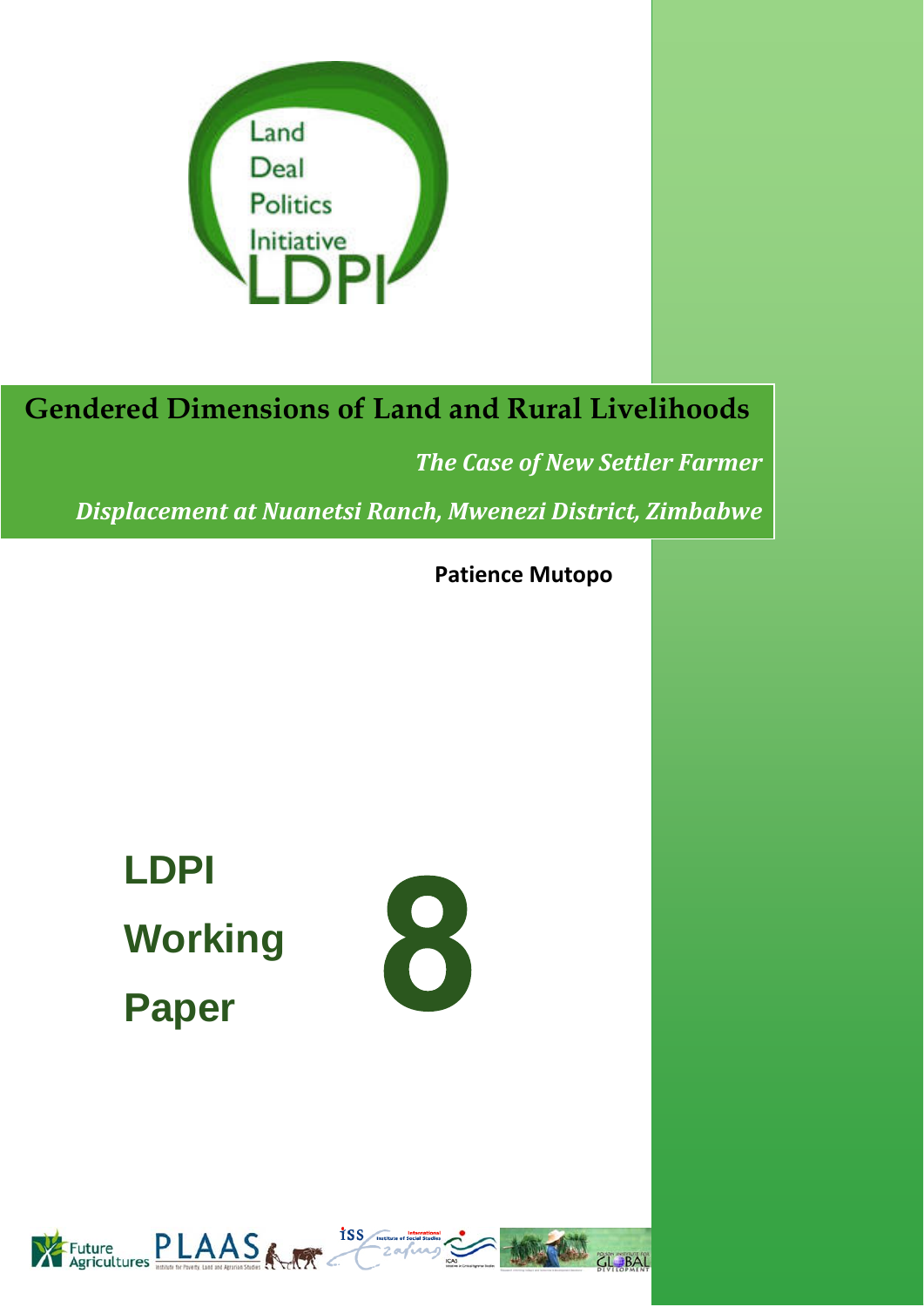# **Gendered Dimensions of Land and Rural Livelihoods**:**The Case of New Settler Farmer Displacement at Nuanetsi Ranch, Mwenezi District, Zimbabwe**

*by* Patience Mutopo

| Published by:                                  |                                                                   |                                                                      |                                  |
|------------------------------------------------|-------------------------------------------------------------------|----------------------------------------------------------------------|----------------------------------|
| The Land Deal Politics Initiative              |                                                                   |                                                                      |                                  |
| www.iss.nl/ldpi                                |                                                                   |                                                                      |                                  |
| landpolitics@gmail.com                         |                                                                   |                                                                      |                                  |
| in collaboration with:                         |                                                                   |                                                                      |                                  |
| <b>Institute for Development Studies (IDS)</b> |                                                                   |                                                                      |                                  |
| University of Sussex                           |                                                                   |                                                                      |                                  |
| Library Road                                   |                                                                   |                                                                      |                                  |
| Brighton, BN1 9RE                              |                                                                   |                                                                      |                                  |
| United Kingdom                                 |                                                                   |                                                                      |                                  |
|                                                | Tel: +44 1273 606261 Fax: +44 1273 621202 E-mail: ids@ids.ac.uk   |                                                                      | Website: www.ids.ac.uk           |
|                                                | <b>Initiatives in Critical Agrarian Studies (ICAS)</b>            |                                                                      |                                  |
|                                                | <b>International Institute of Social Studies (ISS)</b>            |                                                                      |                                  |
| P.O. Box 29776                                 |                                                                   |                                                                      |                                  |
| 2502 LT The Hague                              |                                                                   |                                                                      |                                  |
| The Netherlands                                |                                                                   |                                                                      |                                  |
|                                                |                                                                   | Tel: +31 70 426 0664 Fax: +31 70 426 0799 E-mail: iss.icas@gmail.com | Website: www.iss.nl/icas         |
|                                                | The Institute for Poverty, Land and Agrarian Studies (PLAAS)      |                                                                      |                                  |
|                                                | School of Government, Faculty of Economic and Management Sciences |                                                                      |                                  |
|                                                | University of the Western Cape, Private Bag X17                   |                                                                      |                                  |
| Bellville 7535, Cape Town                      |                                                                   |                                                                      |                                  |
| South Africa                                   |                                                                   |                                                                      |                                  |
| Tel: +27 21 959 3733                           | Fax: +27 21 959 3732                                              | E-mail: plaas@uwc.ac.za                                              | Website: www.plaas.org.za        |
|                                                | The Polson Institute for Global Development                       |                                                                      |                                  |
| Department of Development Sociology            |                                                                   |                                                                      |                                  |
| <b>Cornell University</b>                      |                                                                   |                                                                      |                                  |
| 133 Warren Hall                                |                                                                   |                                                                      |                                  |
| Ithaca NY 14853                                |                                                                   |                                                                      |                                  |
| <b>United States of America</b>                |                                                                   |                                                                      |                                  |
| Tel: +1 607 255-3163                           | Fax: +1 607 254-2896                                              | E-mail: ta12@cornell.edu                                             | Website: polson.cals.cornell.edu |

© February 2013 *All rights reserved. No part of this publication may be reproduced or transmitted in any form or by any means without prior permission from the publisher and the author.*

*Published with support from the UK Department for International Development (DfID), Atlantic Philanthropies, Inter‐Church Organization for Development Cooperation (ICCO), Ford Foundation and Miserior.*

> . . . . . . . . . . *Land Deal Politics Initiative*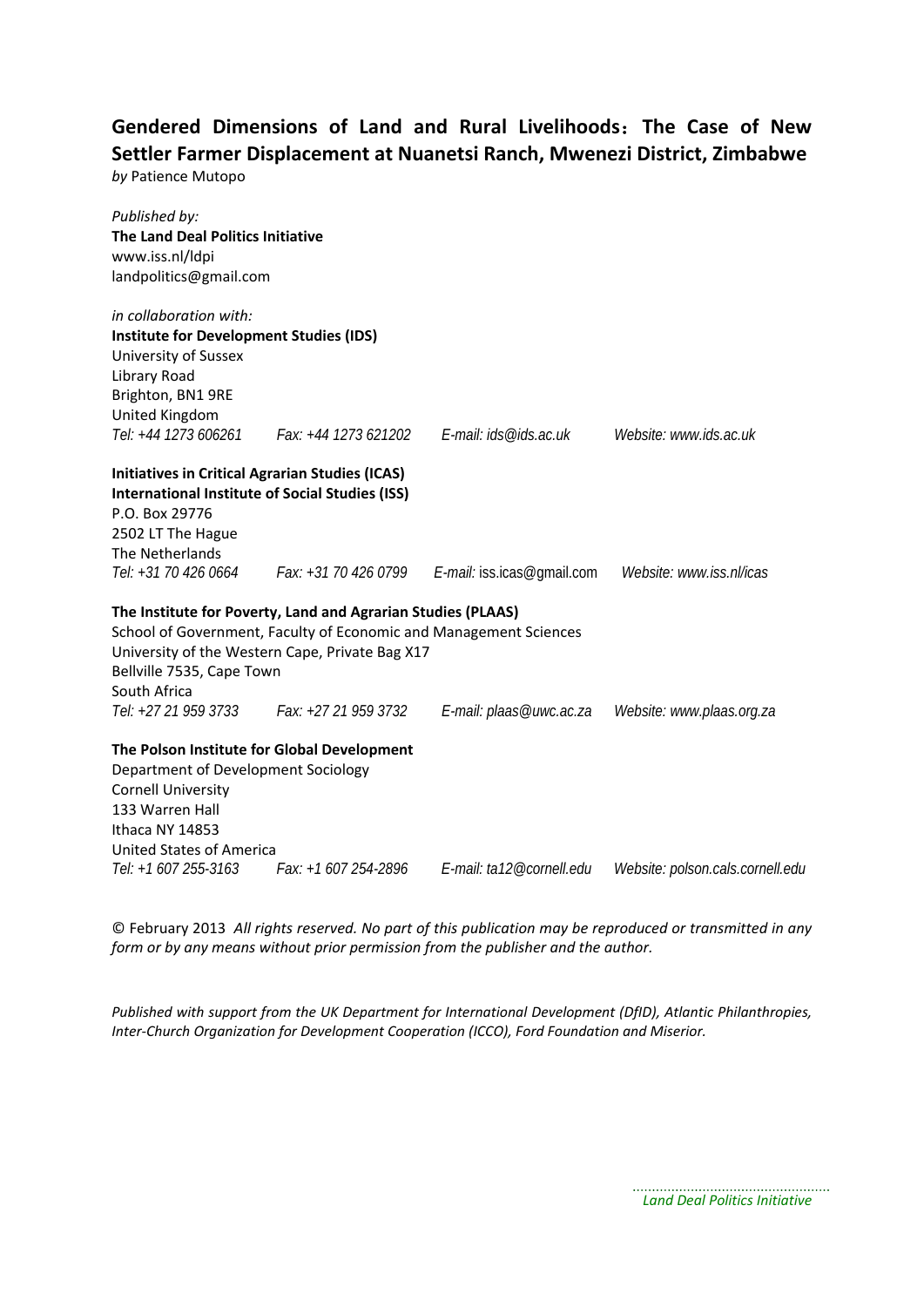### **Abstract**

Nuanetsi Ranch had been invaded by villagers from different parts of Mwenezi, Chiredzi and Chivi communal areas since 2000. In February 2010, the government announced that the settlers had to be removed and resettled in other 'uncontested lands' in the area, compromising their rights to sustainable livelihoods, human development and land acquisition. The perceptions of the men and women resident at Chigwizi has had a bearing on understanding the nature of gendered land and rural livelihoods in the context of biofuel production in Zimbabwe, after fast track land reform.

### **About the author**

Patience Mutopo holds a PhD awarded with a Magna Cum Laude from the Cologne African Studies Centre, University of Cologne, Germany. She is currently a Post Doctoral Researcher with the, Cologne African Studies Centre, University of Cologne, Germany. Her research interests are land and agrarian reforms, gender issues, agricultural value chains, livelihoods analysis and the politics of policy processes.

### **Acknowledgements**

I am grateful for the comments made by the anonymous reviewers. I would also want to thank suggestions from Dr. Prosper Matondi of Ruzivo Trust, Harare, Zimbabwe, Dr Evison Moyo, Development Consultant of Masvingo Province, Zimbabwe, Professor Ruth Hall of the Institute for Poverty, Land and Agrarian Studies, (PLAAS), University of Western Cape, South Africa, Professor Sam Moyo of the African Institute of Agrarian Studies, Harare, Zimbabwe, Professor Robin Palmer of Mokoro Consultancy, Oxford, United Kingdom and Dr Manase Chiweshe of the Sociology Department, Rhodes University, South Africa. The research grant from the *Land Deal Politics Initiative* enabled the carrying out of the study. The grant for my doctoral studies from the Volkswagen Stiftung under the project, *Human Mobility, Networks and Institutions in the Management of Natural Resources in Contemporary Africa* contributed in fulfilling the mandate of the project. The Post Doctoral Grant from the Volkswagen Stiftung under the theme of *Social Sciences Research in Africa* has immensely helped in the refinement and finalisation of the article. I am greatly indebted to the people of Mwenezi for their accommodating spirit.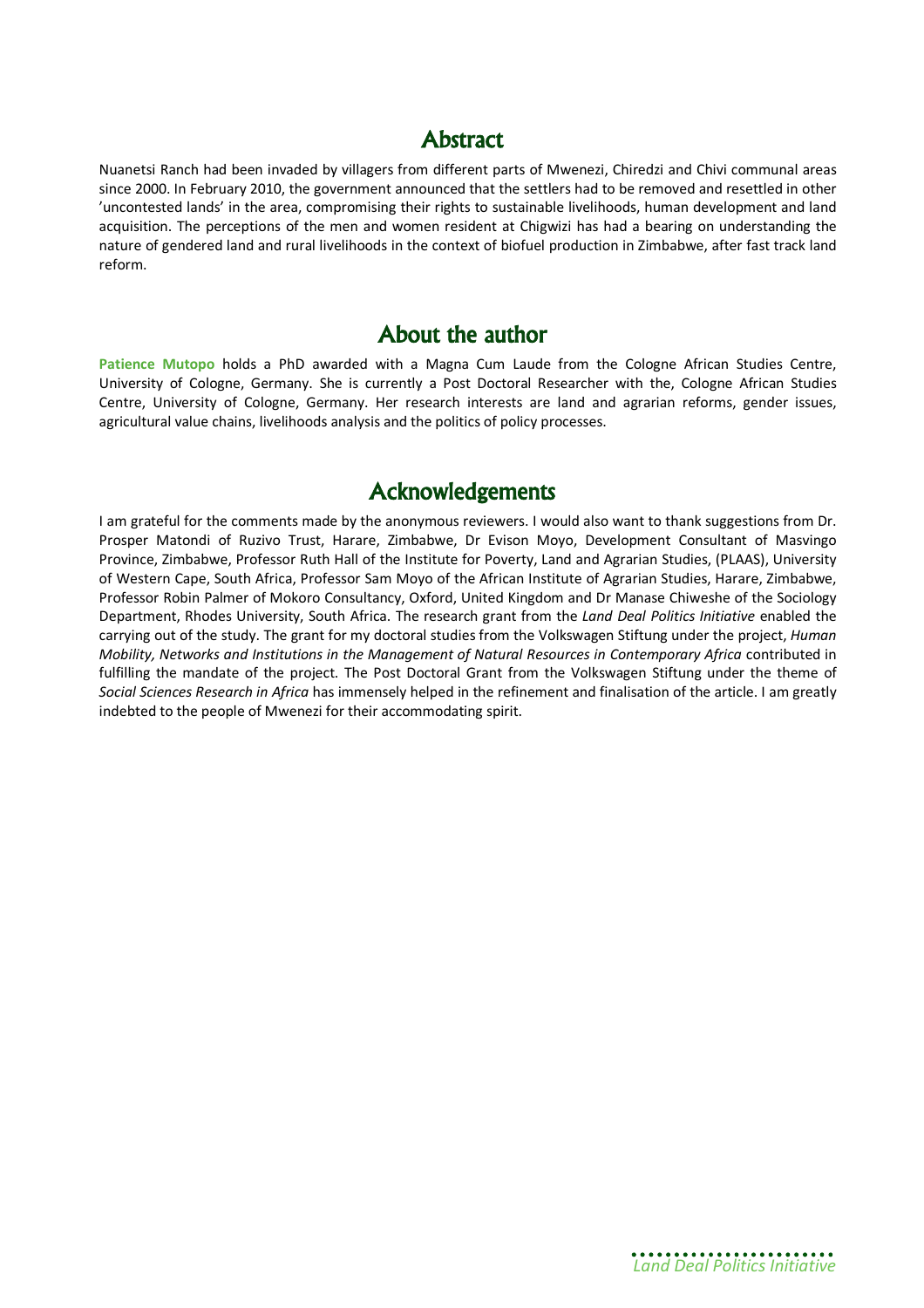# **Acronyms**

| <b>ASAUK</b>   | African Studies Association of the UK                    |
|----------------|----------------------------------------------------------|
| <b>CSIR</b>    | Corporate Social Investment Responsibility               |
| DTZ.           | Development Trust of Zimbabwe                            |
| <b>IIED</b>    | International Institute for Environment and Development  |
| <b>UNRISD</b>  | United Nations Research Institute for Social Development |
| <b>ZANU PF</b> | Zimbabwe African Union Patriotic Front                   |
| ZBE            | Zimbabwe Bio Energy                                      |
| <b>ZLR</b>     | Zimbabwe Law Reports                                     |
|                |                                                          |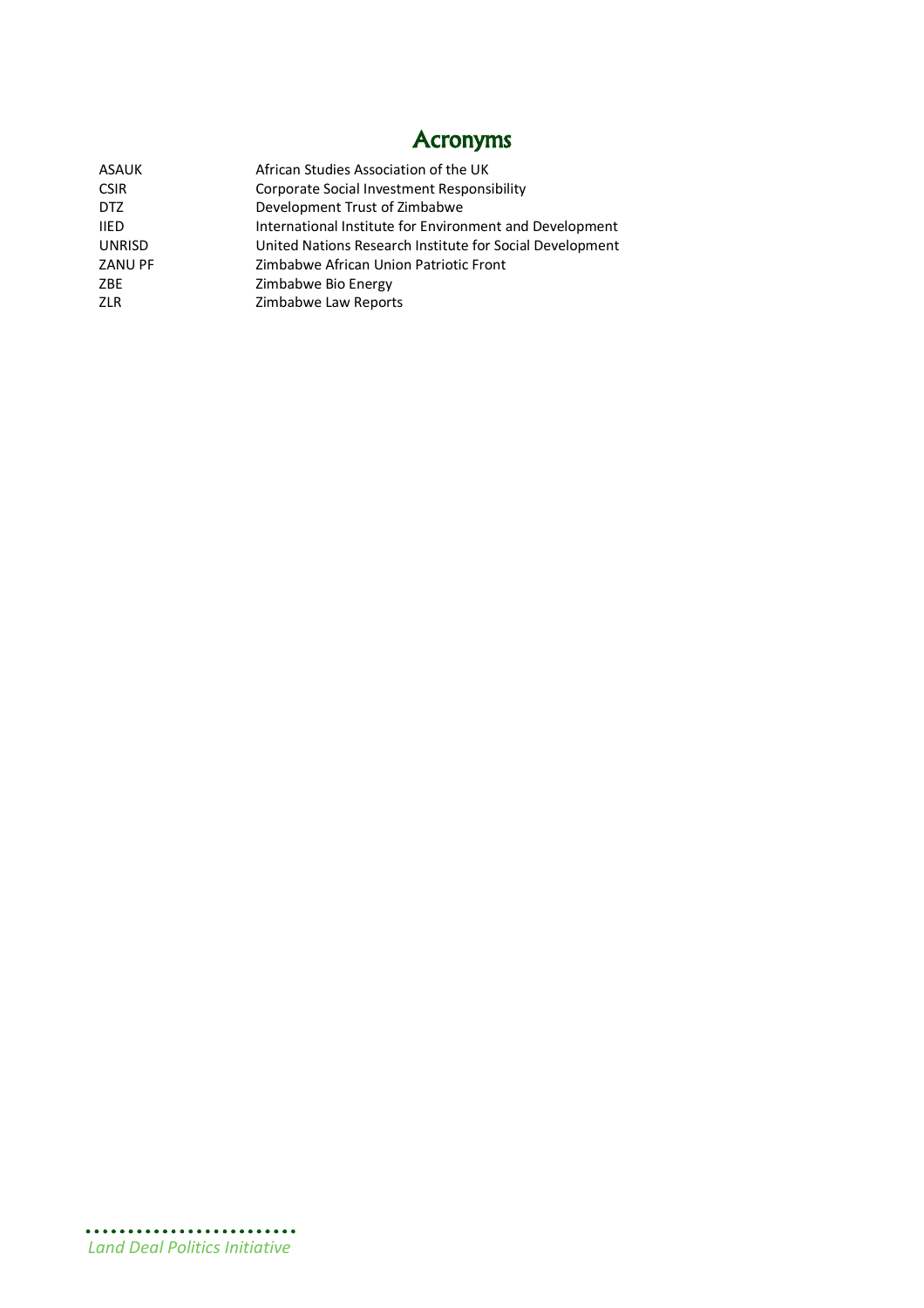# **Table of Contents**

| $2^{\circ}$    |  |
|----------------|--|
| $\mathbf{3}$   |  |
| $\overline{4}$ |  |
| 5 <sup>1</sup> |  |
| 6              |  |
| 7 <sup>7</sup> |  |
| 8              |  |
|                |  |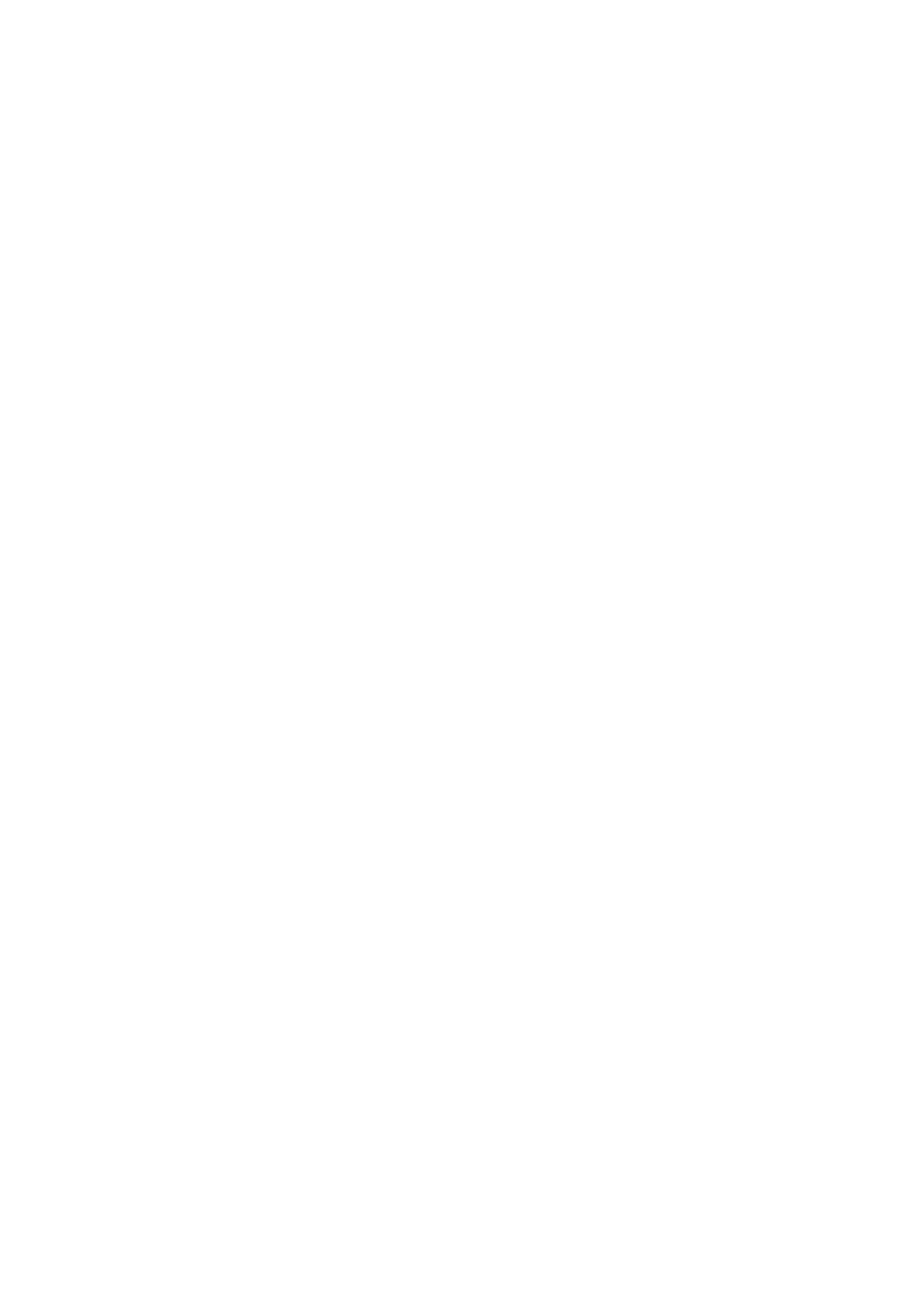### **1 Introduction**

Land is at the heart of the political, social and economic organisation of most African states, which rely heavily on agriculture and natural resource use for a significant percentage of their national gross domestic product. Biofuels1 require large tracts of land for production and the land acquisition programmes by the various state, non-state actors and individuals have been termed as 'land grabbing' (Matondi *et al* 2011; Cotula *et al* 2009; Sulle & Nelson 2009). Biofuel land acquisition mechanisms are seen as the continuation of imperialism (Palmer 2010). Biofuel land acquisition has also synonymously been equated with the concept of foreignisation of space (Zoomers 2010). All this terminology has been coined as a result of the positive and negative impacts of biofuel production on the livelihoods of men and women who either face displacement or loss of livelihoods in order to pave the way for the large scale conglomerates, individuals or governments who often invest in developing countries to engage in biofuel production on a large scale. Borras *et al* (2010) have referred to this interplay of various state and non-state actors as the 'biofuel complex', as it leads to positive and negative outcomes for the various actors concerned, particularly the rural poor, who cannot be part of the biofuel treaty regulation.

The main drivers behind government support for biofuels in developed and developing countries are concerns about climate variability and energy security, and the political will to support the farming sector through increased demand for bio energy agricultural products. Energy security and access to energy is a longstanding concern in many countries. The recent increases in oil and other energy prices have increased the incentive to promote alternative sources of energy. Strong demand from rapidly developing countries, especially China and India, is adding to concerns over future energy prices and supplies. There is increasing concern about human-induced climate change, and the effects of greenhouse gas emissions on rising global temperatures. Bioenergy is often seen as a way to reduce greenhouse gas emissions and also as a cheap renewable source of energy; hence its attraction.

The biofuel boom has become a core issue in Zimbabwean land and development debates; Zimbabwe has the potential for biofuel production due to its climate, biotic factors and low population density, which makes it attractive, compared to other countries within the Southern African region (Von Maltitz & Brent 2008). It should be observed that the gendered biofuel, livelihoods and displacement discourses operate within Laswell's (1965) definition of politics as being who gets what, when and how. David Easton (1953) defines politics as the authoritative allocation of goods valued in society. It is the resource distributors and policy makers who have the capacity, through political and economic legislation, to ensure that men and women in society can access land and improve their livelihoods. In this paper, gender refers to the social and cultural roles and variables that are prescribed by society, guiding the behaviour and actions that men and women should conform to. It also reflects the structural relationship of inequality between men and women, as manifested in households, labour markets and political structures.

Zimbabwe has produced biofuel since the 1960s, mainly out of sugar cane. The biofuel produced in Zimbabwe has been from sugar cane plantations in the South Eastern Lowveld, but the production of the sugarcane for biofuel production was affected by the land reform process, which led to the acquisition of some of the sugar estates; now run by medium scale farmers who have not been able to meet the demands of producing large scale sugar cane for fuel purposes, hence ending up investing in other crops, such as maize. In 2003, there were efforts to produce jatropha, which led to the building of a huge bio-ethanol plant. This has not yielded much gain as most communal and newly resettled farmers have not been interested in large scale production of the crop due to recurrent droughts and the economic problems that have been experienced in the country, forcing the farmers to concentrate on maize and other food crops. However, the aftermath of the land reform programme has led to notable changes in the political economy of land relations with regards to biofuel production, and this has led to the need by the government to revitalise the production of biofuels at Nuanetsi ranch.

This study seeks to answer the following key questions:

- **O** How does displacement due to the large scale biofuel production at Nuanetsi Ranch affect the land rights and livelihoods of the men and women settlers who have been resident on the land since 2000?
- O What are the perceptions of the men and women with regards to their displacement from Chigwizi village?
- What role has the district land committee; the provincial land committees; and other institutions involved in land management, played in the displacement of the men and women settlers at Nuanetsi ranch?

<sup>1</sup> In this study I define biofuels as the liquid fuels produced from agricultural products and manufactured out of bio mass. They are mainly used for cooking and heating.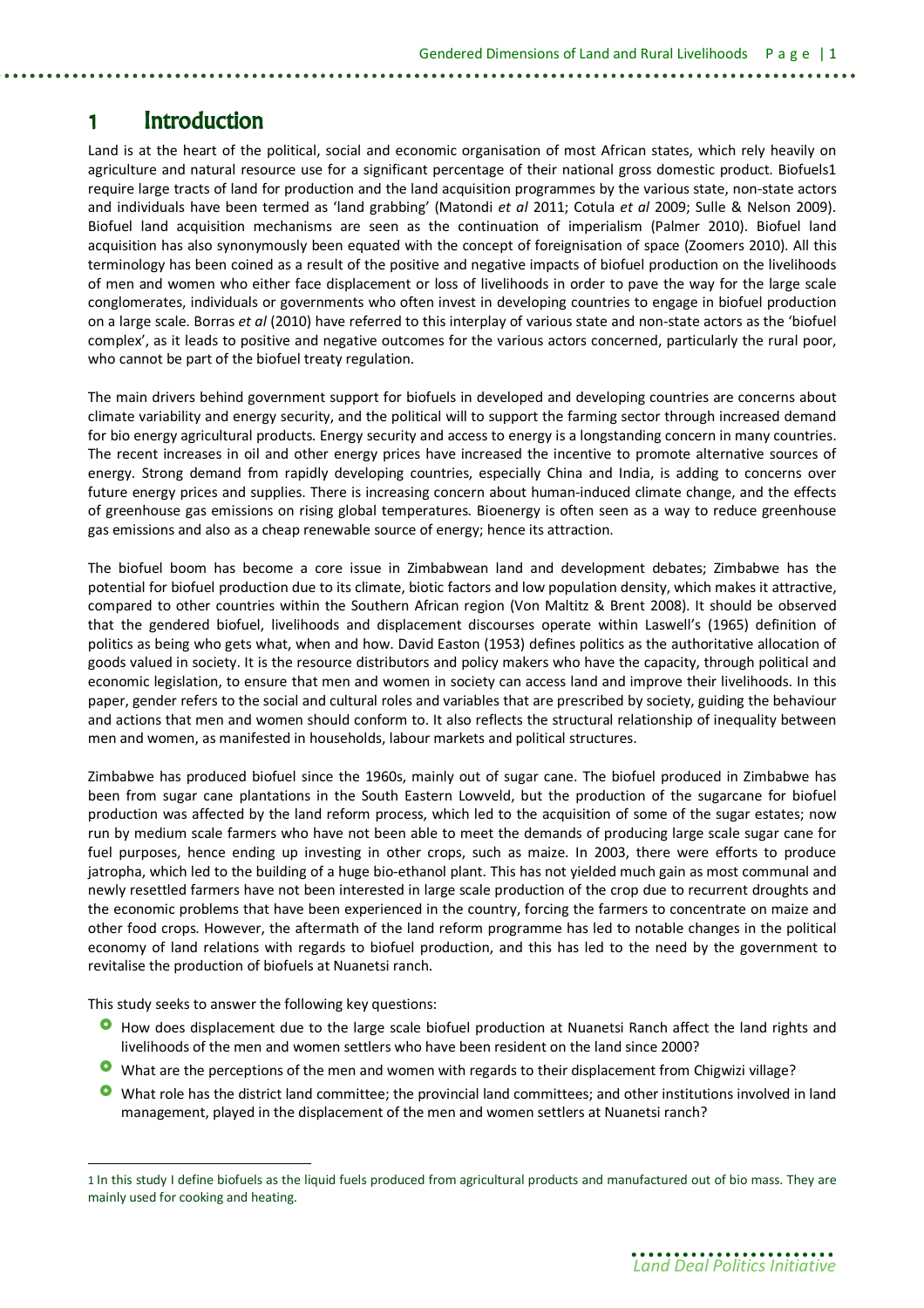- Has biofuel production at Nuanetsi led to a shift in policy by the government from smallholder farming back to the pre-fast track land reform phase?
- What has been the role of the 'new elites' in biofuel production?

The increasing global demand for biofuels has different gender specific socio-economic and environmental effects in Zimbabwe. Males and females in the biofuel producing zone may face a differential risk matrix, comprising different issues — described below. A better understanding of gender as a variable in rural livelihood systems can be gained by using a variety of methodologies and analytical tools that fall under the rubric of gender analysis. Men and women have different activity and control profile outcomes when natural resource access is dealt with. Differences can be seen in the access and control of various productive resources, including land and participation levels in various socioeconomic activities and in decision-making, with women mostly confined to the domestic sphere and men controlling the access and activity profiles in terms of land access and labour use in most agricultural based societies. These are important issues in an analysis of how the displacement of the men and women at Chigwizi affects their livelihoods and capability as farmers.

In order to understand the complexity of the issues surrounding biofuel production in Zimbabwe, it should be borne in mind that the fast track land reform led to the occupation of farms by men and women settlers from various communal areas. This was also the case in southern Zimbabwe where Nuanetsi Ranch was also occupied by the settlers. A point to note is that during the occupation of Nuanetsi Ranch, the government of that time did not condemn the action of the settlers due to the policy and legal prescriptions which emphasised notions of correcting historical and colonial injustices. However, due to the lack of policy clarity in January 2010, it was announced that the government had crafted a policy that recognised the illegality of the settlers at Nuanetsi Ranch. The policy became a bone of contention with regards to the displacement of the settlers since the various actors involved in policy processes — the provincial land committee; the district land committee; the Mwenezi Development Trust; and the government — did not formally engage the settlers in the negotiation process.

However, the position surrounding the settlers' displacement and livelihoods should also be viewed within the politics of terminology and definitions. Scoones *et al* (2010) term them 'informal settlers' as they occupy land which has controversial overtones with regard to resettlement during the fast track programme and they also lack offer letters which serve as evidence of land ownership in the post fast track land reform phase. The government did not want to accord them the offer letters as the land reform programme has legality deficiencies. The settlers are confined to the land without formal recognition by the government. This leads the settlers to be recognised and addressed as 'informal' within the Zimbabwean land law system; I beg to differ, the settlers occupied this land in 2000, which is the same as what happened on most commercial farms in Zimbabwe. Labelling the men and women informal settlers creates a need to understand how changes in the economic, political and social climate, includes these men and women as beneficiaries of the land reform programme.

The then government did not oppose the settlement of the communities at Nuanetsi (on the 15 July 2000) when the fast track land reform programme officially commenced in Zimbabwe. It also led to the problem that ten years after land reform in Zimbabwe we still cannot categorise the settlers as informal as they have already established systematic and permanent agricultural livelihoods. Zimbabwe does not have a formal displacement law which advises on how land beneficiaries, who face eviction from land after fast track land reform should be dealt with, which makes it difficult to talk about a formalised, coherent and coordinated displacement of settlers from land under conflict, such as Nuanetsi Ranch. However, in order to deal with this complex situation, the government decided to resettle the settlers in another part of the province, which forms part of the Tokwe River in Mwenezi. The government has said that the settlers have to move to this new land expeditiously. However, there are no clear cut parameters as to how the new land resettlement process will take place.

These events can be viewed as forced displacement by the government, which encouraged the men and women to settle on that land in 2000. The outcomes of this displacement have compromised the right to livelihood, the right to land and the right to sustainable human development of these men and women because they have not been given any voice in the matter, which is being regulated by the government. I conclude by suggesting that the biopolitics2 –

<sup>2</sup> I define bio politics as referring to the economic, socio, technological and political aspects that a government considers in regulating its governing style of its citizens.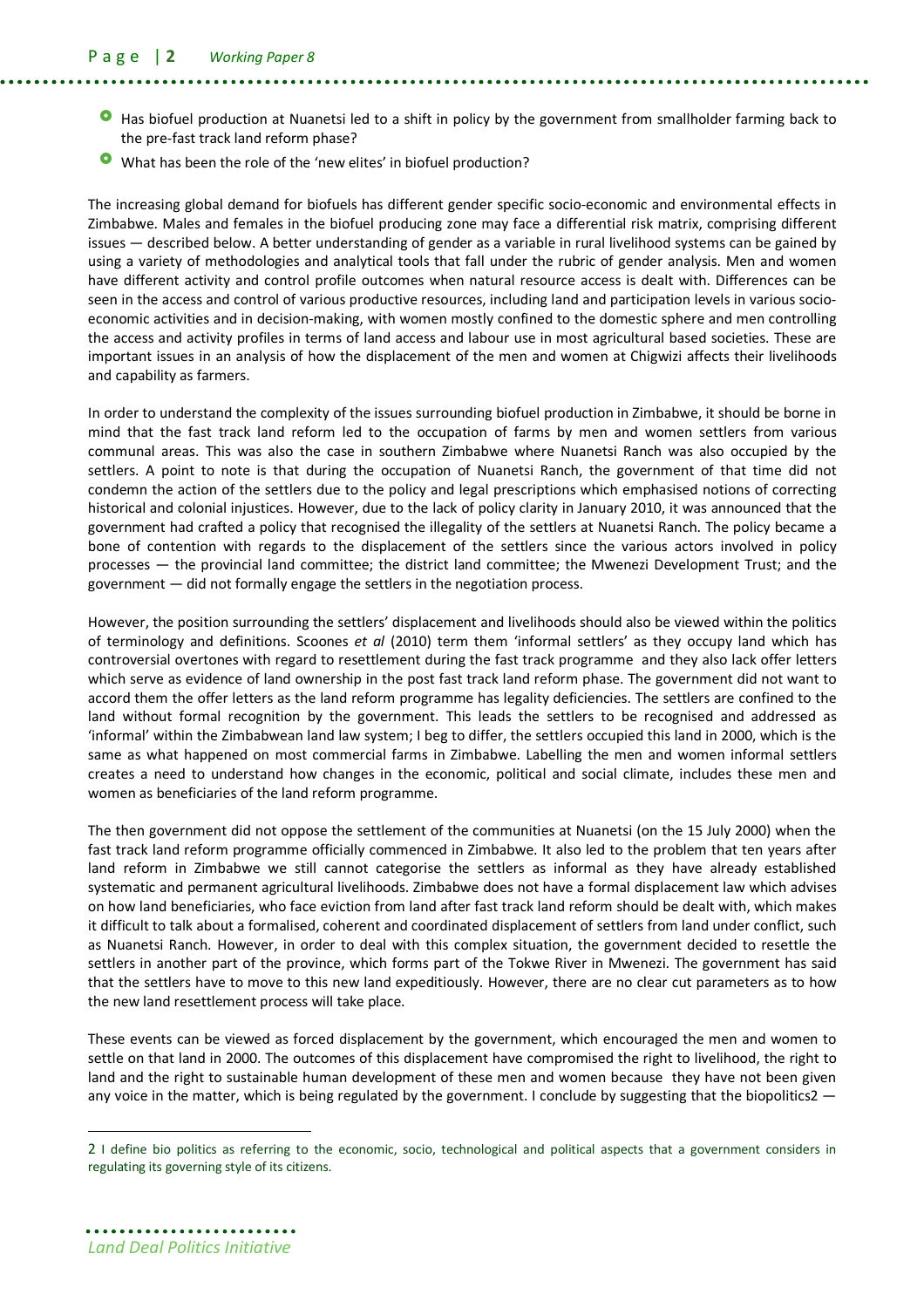rooted in the creation of a Zimbabwean bio-economy which has been defined as an economy based on ecologically sensitive products and services produced by technology and renewable energy sources (World Biotechnology Report 2008) — has had rather negative consequences on the land based livelihoods of the men and women at Chigwizi. This has also compromised the gendered livelihoods of settlers at Chigwizi village, with women being more disadvantaged as they have difficulties with land access and utilisation in rural Zimbabwe, which is based on male primogeniture, political and cultural considerations. Policy makers should craft gender transformative policies in agro-fuel projects that do not jeopardise the livelihoods of agriculturally based communities, especially in cases where land reform is justified in terms of distributional justice. A gender analysis of displacement, biofuels and rural livelihoods increases our understanding of land reform in the light of the political, economic and social forces shaping rural societies.

# **2 Methodology and description of study area**

Data for this study was based on ethnography. It should be noted that ethnography is partly a science and partly humanism. As a science, it requires detailed on the ground observations. In terms of humanism, it is based on the premise that observations are mediated by the intuitive researcher. Insights were generated through immersion in data and a re-evaluation of all experiences, buttressed with the case study approach.

I was a resident at Merrivale farm, 40km from Nuanetsi Ranch from April 2009–August 2010. I had to clear myself with the provincial and district authorities  $-$  which involved many negotiations  $-$  as Nuanetsi is currently under government protection. This allowed me to engage in participant observation and I could interact with the members of the Chigwizi village in a more direct way. I undertook an in-depth study of 20 households. In terms of social differentiation, the households comprised of either: female headed households, due to either death of the husband or the husband working in South Africa; male headed households, in which a wife was present; or single women headed households, where the women had never been married or had been divorced. The social differentiation of the households was important in the study as it helped express the views of men and women, who are not a homogenous group, in their conceptualisation of the energy project at Nuanetsi. Their conceptualisation of the project was also not homogenous in terms of: understanding the differential impacts of the displacement; their ultimatum to move out of the area; and how they now viewed the ruling elites with regards to the displacement of the land they had successfully acquired during the land reform process in 2000. It also helped in my understanding of how the control and activity profiles, with regards to land use by the men and women at the village, was understood by the villagers themselves.

I spent six months in the village, working with the men and women so that I could understand the family management systems of land; the crops grown; other livelihood systems; and how they viewed the biofuel project as either a threat or a positive attribute in their community. This was done within the period February 2010–August 2010. In-depth interviews were conducted with the senior civil servants in Mwenezi district which comprised: the office of the district administrator; the forestry commission; and the Environmental Management Agency. I also conducted in-depth interviews with the local men and women resident in Chigwizi village. I had the opportunity to interact with nongovernmental organisation officials from Care International and the Netherlands Development Cooperation (SNV Netherlands). This enabled me to understand how the biofuel project at Nuanetsi Ranch was being understood by these various actors and how the issue of displacement was viewed in the light of rural livelihoods.

Focus group discussions were also central to this study. The participants were divided into three groups: a stand-alone women's group; a men's group; and a mixed group that constituted both men and women. In these group interviews I was able to dwell upon how displacement affected the men and women; the gender roles of the respondents; the politics of resettlement; and the solutions they had worked on to ensure that they would not be displaced. I was also able to discern the nature of tenure arrangements that existed amongst most of the men and women. This helped in broadening my reflections on the issue of livelihoods and gender differences. Multi-stakeholder conferences and meetings in the district also helped me gain more information on the land and biofuel issues in Mwenezi. I analysed the data using the coding process, where themes that emerged from the data sources were built and numbered on small cards. Revisiting the interviews; responses from focus group discussions; and my observations of this community, led to the development of the themes, which became the guiding premise in the writing of this paper.

Nuanetsi ranch is located in Mwenezi East in the Southern part of Zimbabwe, in Masvingo Province, 3km from the Chirundu-Beitbridge R1 highway which connects Zambia, Zimbabwe and South Africa. It is approximately 500m from the Mwenezi Rural District Council, where the offices of the district administrator; environmental management agency; the Ministry of Constitutional Affairs; and the district agricultural extension are located. Nuanetsi is situated in ward thirteen and covers more than 376 995ha of land (Mwenezi district files, February 2010), which constitutes more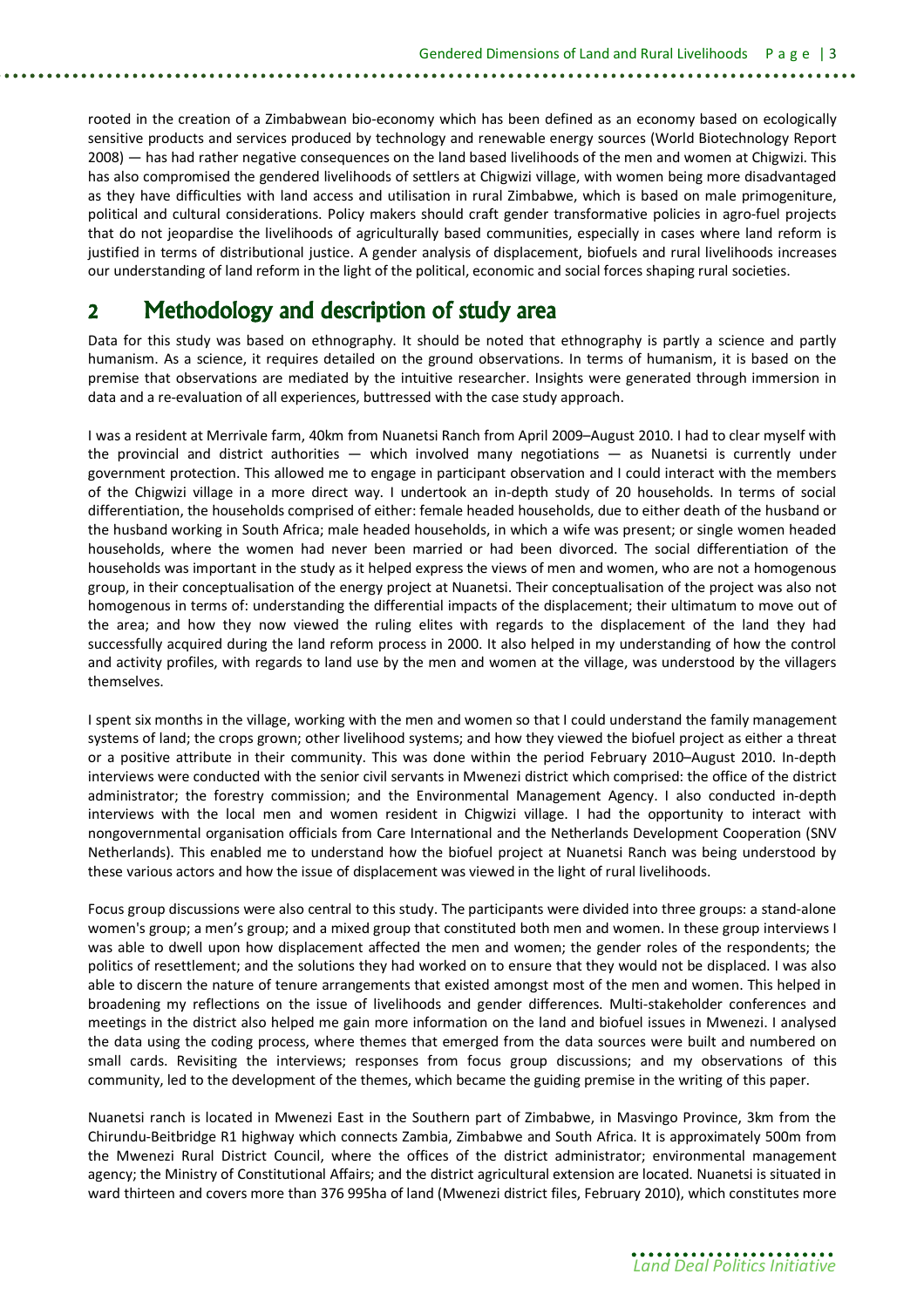than 1% of Zimbabwe's total land area. Nuanetsi Ranch was the biggest cattle ranch in Zimbabwe until 2000, when the land reform process led to the occupation of some parts of the ranch. It was the biggest supplier of beef to the Cold Storage Commission of Zimbabwe, the leading state run beef marketing company. Nuanetsi is located between agroecological regions (iv & v), with a mean annual rainfall of between 450mm–650 mm per annum (Meteorological office files, Rutenga, April 2009); it is one of the driest and hottest areas in Zimbabwe. Chigwizi village, situated in the southern part of Nuanetsi Ranch, was an informal settlement used by settlers as a model for the A1 villagised farming settlements, after fast track land reform.

The A1 resettlement scheme is characterised by the settlers each having 6ha of arable farming land and 30ha–50ha of common grazing lands. The A2 scheme consists of the indigenous, medium commercial farming that has replaced the large scale commercial farming that existed before fast track land reform. The area became known as Chigwizi village in August 2000, when villagers from Chivi, Maranda, Lundi, Neshuro, Matibi, Gold star and Chiredzi communal areas moved onto the farm during the fast track land reform. There are 232 settlers (population files of settlers at Chigwizi village) that presently occupy the part of Nuanetsi Ranch that has become known as Chigwizi village. Chigwizi is characterised by red alluvial soils, black soil and white sand soils. The settlers' homesteads form the nuclear settlement pattern of households based on the concept of the village book (*mubhuku rekwa Chigwizi),* under a village head. The British, under indirect colonial administration, affected the concept of the village book so that it would be easier to know the number of households in a village for tax collection purposes. It has continued today as a system for local village governance and is important as a land monitoring and controlling mechanism in the new resettlement areas. This concept was used in the village as a way of creating order during the fast track process and also to establish the number of the settlers in each village, so that when registering the land, it would be known who occupied a certain plot of land. There was also need to create a local governance structure in the new resettlement areas.

Chigwizi shares borders with Mwenezana Estate and Uswaushava, an informal settlement within Nuanetsi on the Chiredzi side. Uswaushava is in the northern sphere of the farm (Scoones et al 2010)3. The ranch is protected by the state, aided by police officers, soldiers and security guards; in order to enter the ranch one is subjected to heavy searching and formal clearing procedures. It is currently being run by the Mwenezi Development Trust of Zimbabwe, an indigenous organisation, in conjunction with a consortium of former white commercial farmers and one individual, Billy Rautenbach4. These actors have formed the Zimbabwe Bio-energy Company, whose vice-chairman is Dr Liberty Mhlanga. The biofuel deal involves various high-level political and economic stakeholders in Zimbabwe, whose position in the land deal has not really been exposed to the public; which has led to the tensions that exist between male and female settlers and the various institutions involved in the push for the displacement of the farmers. The area has savannah vegetation which is mainly composed of riverine forests, Misasa and Marula trees. A railway line connects Nuanetsi with Rutenga and is currently under construction to enable sugar production in the 2011 harvesting period. The aerial photograph shows the location of Nuanetsi ranch, and Chigwizi village:



Figure 1: Location of Nuanetsi ranch, and Chigwizi village

Source: Environmental Office, Mwenezi Rural District Council, Mwenezi, September, 2010

<sup>3</sup> These authors have also provided a rich explanation about how the Nuanetsi ranch has been a controversial entity in the Southern part of Zimbabwe's land reform.

<sup>4</sup> It has always been argued that Billy Rautenbach is the largest shareholder in the Zimbabwe bio-energy project. He has also acquired land in the Chisumabanje area where he is growing sugar cane for biofuels. This has been done through partnerships with the government and other individual actors.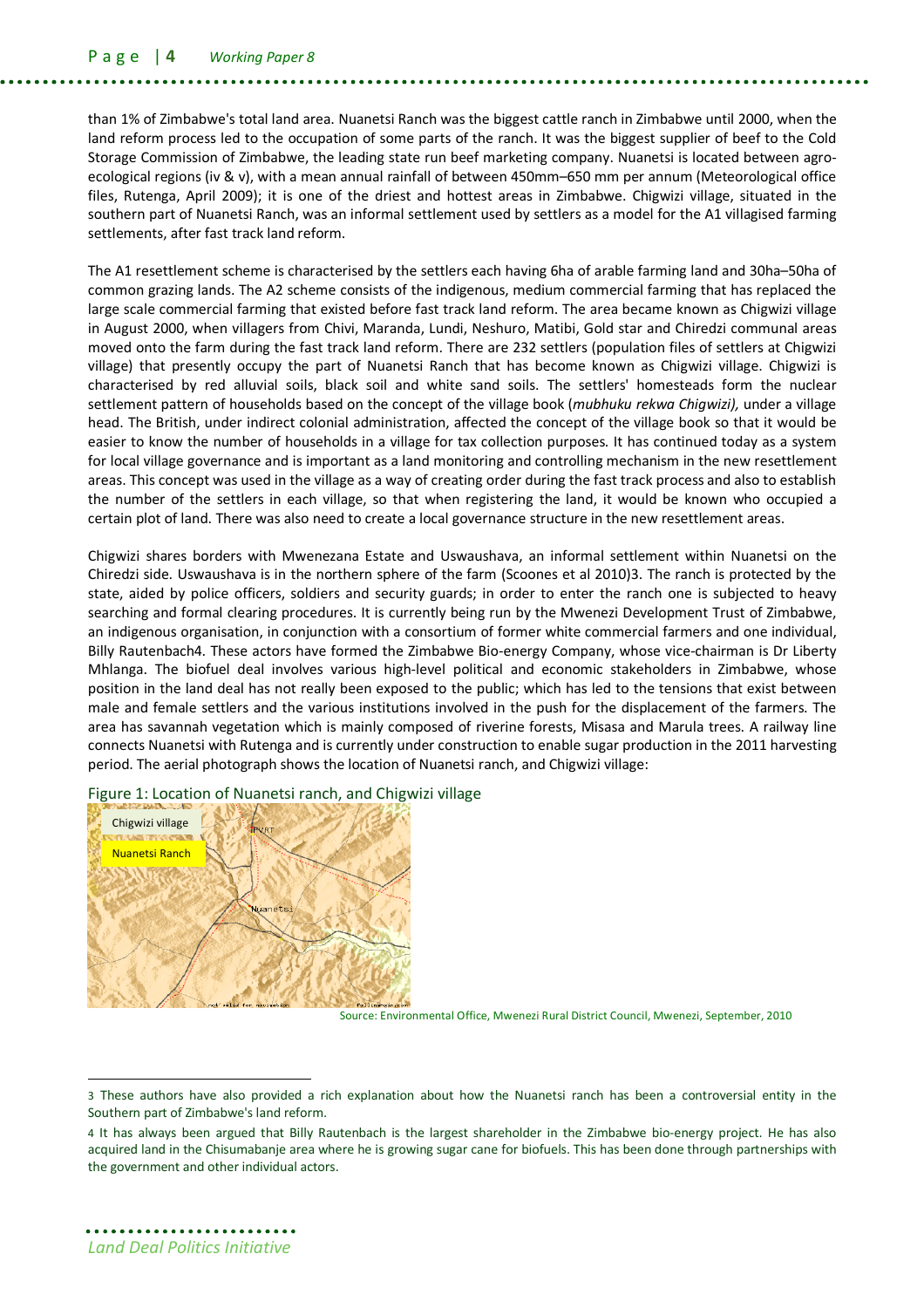## **3 Livelihood configurations at Chigwizi**

The settlers at Chigwizi village are semi-subsistence farmers, who depend on rain-fed agriculture. They grow cotton, maize, ground nuts, Bambara nuts, sorghum and sun flowers. Women mainly farm groundnuts and Bambara nuts, while men dominate cotton and maize farming. The settlers also keep cattle, donkeys and goats. Men own most of the cattle, while women own mostly poultry; five women in the study sample owned cattle, which were gifted to them by sons-in-law as a sign of appreciation to the mothers for giving birth and looking after their wives. This is known in the Shona tradition as *mombe yeumai*. Cattle tending is done by men, women and the youth, depending who is available at home, and on the seasons. Women normally look after cattle during the dry season when they go to fetch water for household use. They also take the cattle to the watering points, especially when children are at school.

Some households employ male labourers to look after their cattle, but most labour on the plots is family based, although some also hire labour to help pick and pack cotton in bales before selling it to private contract buyers or the state owned Cotton Company of Zimbabwe depot at Ngundu growth point. However, as the settlers are located on the ranch, they also rely on legally prohibited game hunting game, though the fauna is strictly protected by ranch guides. The villagers always evade the security guards and park officials who protect the wildlife in the ranch.

The male settlers have crafted their livelihoods through hunting, which demonstrates the multi-dimensional land use of the farm. Because it is not only agricultural activities that sustain them, the farmers are currently opposed to the idea of being resettled at the area north of the Tokwe River. Livelihood niches are also carved through circular migration to South Africa, Botswana or Mozambique; women are involved in circular migration to these countries to sell ground nuts, Bambara nuts, baskets and mopane worms. Men also migrate to South Africa, mostly during the off farming season, to work in construction jobs or to sell artefacts manufactured out of wood. Remittances from these livelihood international trips enable the men and women to buy faming implements, purchase food and pay for school fees. In some households, children are involved in migration, particularly the young men, whose wives stay at home to help with farming activities; upon marrying, most of the sons would have been given a field of their own by their parents. Scoones *et al* (1996) observed that livelihood portfolios in southern Zimbabwe are dichotomised along gender lines. Women are mainly involved with vegetable gardens, while men are engaged in livelihood options that require more capital.

## **4 Conceptual frame**

The gender analysis matrix is essential to understanding the complexities surrounding Zimbabwe's biofuel production, displacement and gender based livelihoods in Mwenezi, since it emphasises the activity and control profiles in relation to how men and women cope with the everyday challenges of access, control and threats to land use. Thomas-Slayter (1993) and Razavi (2009) point out that women's and men's responsibilities differ according to the specific situations which guide their living environment. Circumstances are shaped by household governance, environment, occupation, class, culture, national history, religion and legal structures. These issues are juxtaposed with the frameworks of sustainable livelihoods; policy science theories, centred on the politics of public policymaking; and the gender analysis of land based livelihoods in Zimbabwe. Land access and use is difficult for men and women, given it being such a highly politicised sphere in Zimbabwe. The sustainable livelihoods framework aims to give men and women access to physical resources like land, in order to create other livelihood options and achieve livelihood security.

Thomas-Slayter (1993), Moser & Moser (2005), Nemarundwe (2003), and Tsikata & Golah (2010) note that gender analysis serves as the basis for understanding the control and activity profiles of land-based livelihoods. Gender analysis can be used to ensure that men and women are not disadvantaged by development activities to enhance the sustainability and effectiveness of activities or identify priority areas for action to promote equality between women and men. During implementation, monitoring and evaluation, gender analysis assists to assess differences in participation, benefits and impacts between males and females, including progress towards gender equality and changes in gender relations — economic and social relationships between males and females are constructed and reinforced by social institutions. I use this frame in the broader sense to understand issues of social differentiation, class, ethnicity and activity and control profiles in managing land acquisition in an era of biofuel production. The men and women under study were not a homogenous class as they had different resource bases and placed themselves in different class categories. Men believed they had a superior class position to women — based on men's outright land ownership and user rights which most women did not have. Notions of gender-based discrimination tend to fuel ethnic and class tensions and affect land access. The control function in a rural society should be understood with regard to how resources are shared, owned and distributed. Women are mostly not part of the negotiating process, and this leads to their disadvantaged position in accessing land, compared to men, who are in charge of the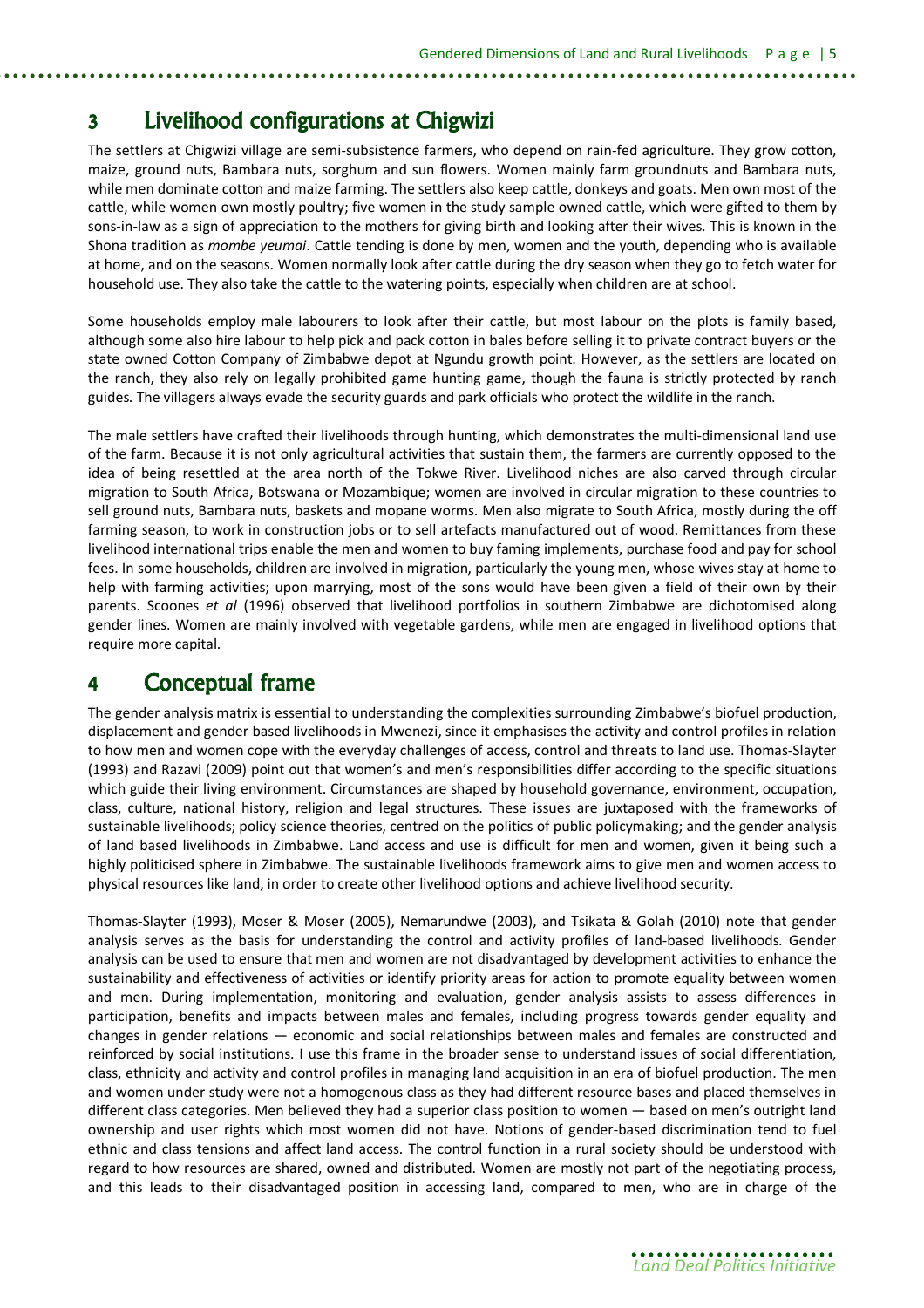institutions that regulate land access and are also involved in the making and remaking of customary norms in order to continue having a foothold in land access and tenure security issues.

Men and women have different needs and these are reflected differently in the way they carve out their livelihood styles. Accessing of resources by men and women depends on a plethora of factors that are rooted mostly in cultural considerations; however, at times their livelihoods can both be threatened by unavoidable issues such as displacement, which tends to affect them in similar ways, but affects mostly women since they have to carry out the roles of production and reproduction, and engage in other livelihood options and pathways in order to ensure food security and feed their families (Makura-Paradza 2010), even in situations of land uncertainty.

Izumi (1999) reports that land should be understood in terms of gender, ethnicity and class interests, and this requires one to understand the dynamics surrounding African land based management structures rooted in colonial legacies, and how this has affected formal and informal functionality. These systems have had an impact on the capability of women to access land, and have, in a way, promoted men's access to land at a faster pace than that of women. The ethnicisation of land is a constant phenomenon in African land holding systems and affects women's land rights as women do not play a central role in land adjudication processes. The concept of 'tenure' is a social construct that defines the relationships between individuals and groups of individuals, in which rights and obligations are defined with respect to control and use of land (Economic Commission for Africa 2004). The social construction and reconstruction of land tenure has given men more power and authority over land rights than women. The different structures used to coordinate men and women's access to land tend to be gender blind, and hence the need to create liberalised gender institutions at national and local levels. In Zimbabwe, parallel structures have existed side by side with the formal structures in order to regulate the land and displacement of settlers at Chigwizi. However, these institutions have demonstrated the overlaps that exist in their functions. This leads to the need to re-examine the concepts of formal and informal institutions in the Zimbabwe biofuel agenda in relation to gendered livelihoods, displacement and the politics of public policy making.

Gender analysis, in terms of this work, is important because it exposes the daily realities and perceptions of how men and women who depend on land in rural areas are affected by changes in government policy, which have been influenced by large scale agro fuel projects that involve the need to acquire large tracts of land. The methodology used reveals the potentially different effects of applied research on women or men; which can often be masked or obscured. When gender is explicitly considered in biofuel research, previously hidden implications of the effects of biofuel production on the lives of men and women come to light. Gender analysis challenges the assumption that men and women are affected by displacement and land access in the same way, regardless of their situation.

## **5 Gendered impacts of land acquisition and settlement at Chigwizi**

The gender lens is important because biofuel expansion implies rapid growth in cash/export crop production, where men tend to dominate and women lag behind. The men and women who settled at Chigwizi in Nuanetsi ranch acquired plots of land during the fast track land reform programme, using various land acquisition mechanisms, with mostly men coming to Muzhanjire base5. Mwenezi East's land reform base was run by the war veterans6, who strategised on which farms to permanently settle, while other public members of different communities assembled at the base. At these bases, while men and women were both involved in land acquisition, men occupied the organisational roles, while women were mainly mobilisers of other women in communal areas, cooks and singers at the base (roles women dominate even during the liberation struggle of Zimbabwe). There were differences with regards to plot acquisition because some women acquired land as individuals for example, war veterans and other ordinary women, but they were less than 10% in Mwenezi East district (Scoones *et al* 2010 & Matondi 2011), compared to men, who emerged as the largest group of beneficiaries of the fast track land acquisition process. The following case study demonstrates how a male settler at Chigwizi acquired his current plot of land at Nuanetsi:

<sup>5</sup> This was the central point of a land reform organisation. A register of participants was kept, and the war veterans and other prominent Zimbabwe African National Patriotic Front (ZANU PF members) organised the villagers and led them to the farms that they gazetted for acquisition under land reform. Various acquisition methods were used by the people in selecting the farms for resettlement in Mwenezi East. The land acquisition strategy at Muzhanjire base has been critically discussed in Mutopo (2012).

<sup>6</sup> These are the men and women who joined the liberation struggle of Zimbabwe before 1962 and fought against white colonial domination, which later led to Zimbabwe's independence in 1980. For a deeper analysis on the role of war veterans and the war veterans as a social movement during the fast track land reform, see Moyo and Peros (2005) and Sadomba (2008).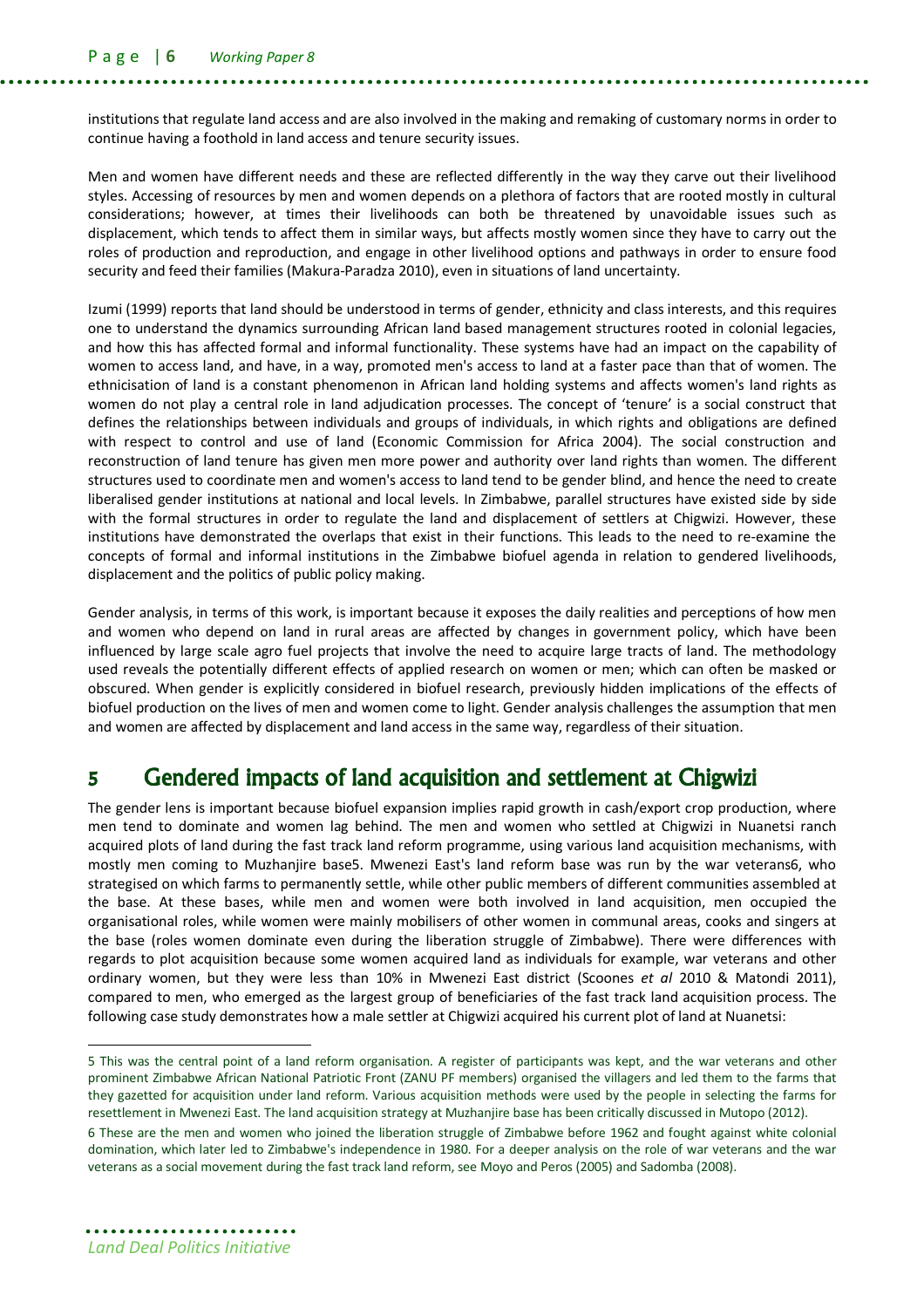### **Box 1: Accessing land at Chigwizi Nuanetsi by a male settler**

Mr X, 45 years old and married with four children, came to Chigwizi, Nuanetsi in 2000 and has been farming on the land since then. He is originally from Gold Star, in Neshuro communal area. He participated in the taking over of farms as he was a war collaborator (*mujibha*) during the war of liberation:

*'We moved to Muzhanjire base in January 2000, after we were told by Mr S that we had to take over white farms. I left my family at our home, where my wife had to continue with the farming activities as I joined the war of land acquisition, since the land in my home was no longer productive and I needed a bigger portion of land to grow more cotton and ground nuts. At Muzhanjire we were taught about the reasons of taking the land, the strategies to use, and I was one of the people tasked with mobilising people from my own community in joining the rush for land. In April 2000, I went with other community members*  and I was assigned a portion of an A1 plot at Nuanetsi Ranch by the other war veterans. I do not have the offer letter as proof *that it is my land. This area was not being used for anything and it is far from the Nuanetsi administration and activities. I started clearing the land and built three pole and dagga huts. By August 2000, I had finished and the government officially told us to stay permanently on the land. I went home and permanently moved here with my family and my old mother, whom I*  look after. It only came to my attention end of February 2010 that the government said that we had wrongly settled on the land *and we had to be resettled in the North of Tokwe dam. Why now after all these years? This is what my family knows as home and I had started building more huts.'*

Field notes, May 2010.

This case study demonstrates how the process of land acquisition during the land reform programme was organised. Mr X built a permanent home and engaged in agricultural production at an A1 farm, where he had more land than at his previous communal home but where the land was less productive; his desire was to have more agro-productive land that could sustain his farming operations. Ten years later, it comes to light that Mr X had to vacate the land because he acquired it illegally. To him the land symbolised his historical heritage and was a livelihood resource. Because he was asked to move away from the land, he questions the motive of the fast track land reform process, which he sees as a way of pushing the poor out of the new land and into further land poverty. Hammar *et al* (2003) and Marongwe (2008), argue that the land reform programme was about entrenching the political power base of ZANU PF after the 'No' vote in the constitutional referendum of 2000. ZANU PF realised that it was losing power and so land became its campaigning tool, and the citizenry, especially in the communal areas, welcomed this development as a way of climbing out of the web of poverty and creating a new farming livelihood system, based on virgin land. The goal of winning the election was then achieved and hence, this could possibly explain a shift the land use policy direction. The displacement of Mr X and his family reflects that the livelihood security he had created through his new farm was short-lived due to the biofuels project now taking centre stage. The settlers were not part of the government process of decision-making, when it decided to move the men and women at Chigwizi.

### **Box 2: Widowed woman settler under threat of losing livelihood sources when displaced**

Mrs Z is 62 years old. When her husband, who was active in politics, had been at Muzhanjire base since its inception and acquired an A1 plot of land, she had remained behind in Maranda communal areas where they had their home. She came to Chigwizi in September 2000. Her husband died in 2004 after a long illness. When they moved to the new farm, they gave their old communal home in Maranda to one of their sons, since they now had more virgin land and more pasture for their cattle. Since 2000, she has farmed on this land growing cotton, maize, ground nuts and round nuts and keeps cattle, goats and donkeys. She stays on the farm with two of her young children who still attend school, and four grandchildren. The six older ones have gone to South Africa, where they work as farm labourers. 'They only send money and food once in a while'. With the issue of displacement she is facing, she is very worried as she does not know what will happen to her and the children.

*'I feel very much afraid and do not know who will help me build new huts, how I will relocate and whether I will not*  lose the property and livestock that I have acquired at the farm during the past years that we have stayed at Chigwizi.I feel that *the government should have been considerate and allowed us to continue staying on the farm since this is the only home that I now know and have.'*

Her livelihood security is under threat as it is still not clear whether they are being moved to a new farm or to the communal areas north of the Tokwe River.

*'I wish that my husband was alive and we could help each other. Being alone, I feel more let down by the government and helpless. I am afraid of going to Maranda because people there want the property that my husband left, the cattle, donkeys and other assets. I know they still want to grab this property forgetting that I am alive and I have children who also need the wealth.'*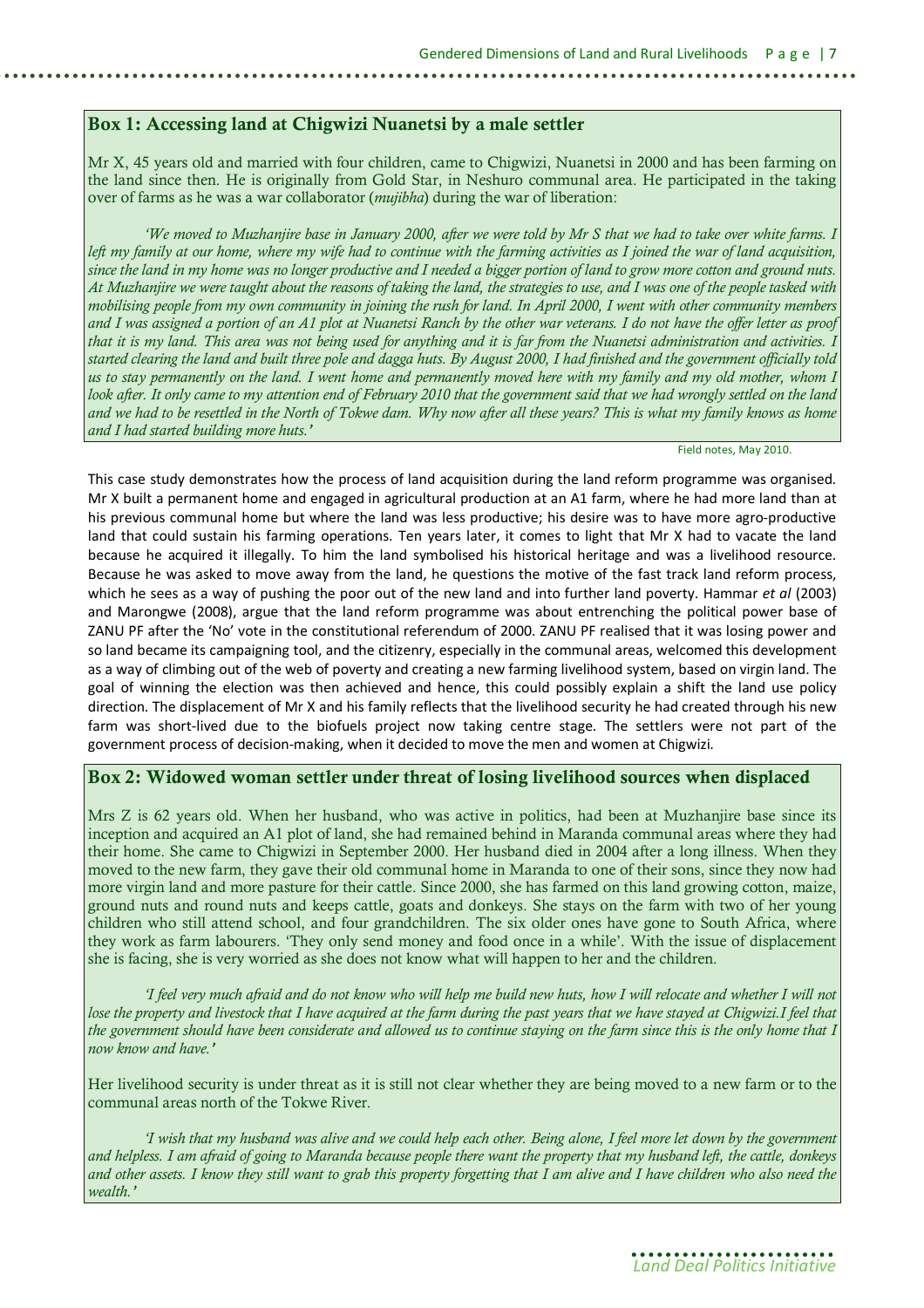#### Field notes, June 2010.

This displacement does not only affect men at Chigwizi, it also affects women, who are already more vulnerable to land disputes under the regulation of customary law7 and male brotherhood in land matters, which always overrides codified Roman Dutch law in Zimbabwe. At Chigwizi, most women are more vulnerable to land displacement than men as they lack a strong voice for objecting; cultural norms emphasise total subjugation to male authority in land and family law affairs. At Chigwizi, these different categories of women are more vulnerable to displacement as some of them are too old to build other homes for themselves or lack the resources because they are being looked after either by their sons or daughters. Women in most African societies pool cash resources for family sustenance, unlike men, who are at liberty to use their financial resources without answering to any one; women have to be answer to their husbands or other male guardians. For the past decade, Chigwizi women have made their livelihoods from agriculture, but now, with their removal to another dry area north of the Tokwe River, their sustainability is under threat. The following case study clearly demonstrated the lived realities of an elderly woman settler:

### **Box 3: Land acquired through inheritance**

Mrs Z acquired land through inheritance, which raises difficult user rights dimensions, since the family of the husband and her sons might also have interests in acquiring the land, rendering her land security situation shaky. This case serves as evidence that widowed women are more vulnerable to being displaced in communities according to the Victorian ideology which strongly influences Zimbabwean rural societies. For Mrs Z, it is not only livelihood security that is under threat, but also the sense of belonging and being part of a community. Izumi (2006) has pointed out that after fast track land reform, livelihoods have been compromised, and widowed women face the most adverse discrimination as they really do not know how to solve their predicament in the currently volatile and malfunctioning state judiciary in Zimbabwe. The widow at Chigwizi is facing imminent displacement, which has already been approved by the government, affecting her socially and psychologically. She is also afraid of her former community, which comprises her husband's family, who might grab the property she has acquired, based on the pretext that it is their late brother's or relative's property. This leads her to being more vulnerable as she has to deal with complex social arrangements that are categorised as part of culture and can lead to the loss of her livelihood assets. These societal arrangements are regulated by men through family informal courts *(dare remusha*) where they are approved by the elder male members of the family.

The policy of displacement, of the people at Chigwizi, for the biofuel project does not take into account the political, economic and social trajectories that displaced women, particularly widows and single women who are the social and economic coordinators of their homes in an ever changing environment. The women also feel that the displacement has not been human-centred; it further entrenches them in the pit of poverty, and kills the livelihood security they have known on their farms since 2000. Daley (2010) notes that in Zambia, displacement of communities for biofuel production, affected women negatively as they had to walk long distances in the new settlement area to search for markets, and they struggled to revitalise their land economies, which were destroyed, thus further entrenching the women in poverty.

#### Several NGOs' officials echoed that

 *the removal of the families from the current land will pave way for new land conflicts because the community to which the farmers are being moved to is perhaps overcrowded. There is need for careful handling of the issue*

Interviews: Officials from Care International Mwenezi District and SNV Netherlands Development Cooperation.

This reflects the fact that the displacement of the men and women at Chgiwizi can lead to new high level land related conflicts that can affect the whole province if the issue is not solved amicably between both parties. Women provide labour on most of the farms, and, as such, even during moments of displacement they are overburdened because they

<sup>7</sup> In Magaya v Magaya (ZLR) 1999, Venia Magaya could not inherit her father's communal home and the house in Harare because she was a woman. A lower court had ruled that she had a right to her father's property but the decision was challenged by the brother in the supreme Court. The Supreme Court ruled that Venia had no right to the inheritance of the property, and therefore the judges, all in the brotherhood of customary law, said the brother was the heir to the estate. Tsanga (1999) provides a critical analysis of this case on a livelihood and rights based premise.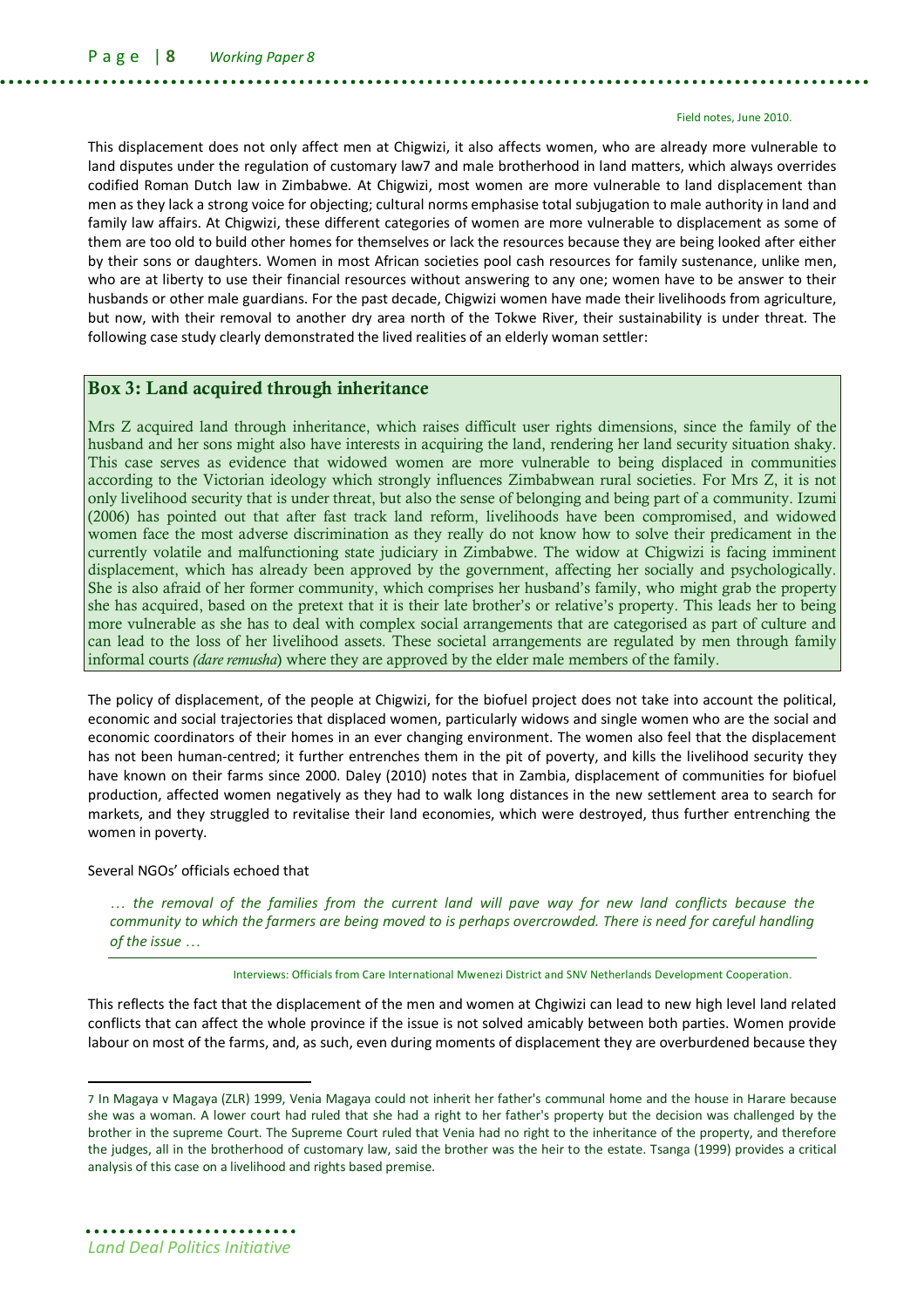have to provide alternate food baskets for their family in the new areas as well as walking long distances to access water and other forest products; hence investing a lot of time in household management activities.

It is important to take note of the complex gender social settings that different categories of women face, and within which gendered access to land is constantly negotiated within households and communities as part of the conjugal contracts that exist within communities, as part of negotiations around customary laws and living laws. O'Laughlin (2008); Whitehead (2007); and Tsikata & Golah (2010), have all pointed out that the complex scenarios that exist in agrarian settings should be understood in the light of the hidden dimensions of women's lives that are constantly reshaped by living laws that are meant to give men more power and authority over land acquisition and agricultural production. Whether women happen to be married, young, old or widowed, they still face the customary systems that affect their land based livelihoods; compared to men, who are better able to manoeuvre because they are also part of the male brotherhood that shapes societal norms.

In the interviews, focus group discussions and my personal observations at Chigwizi, the men and women expressed dissatisfaction as they felt let down by the same government that had encouraged them to settle on the farm and was now going against its own policy of land reform.

*We are so powerless about this displacement that is meant to pave way for the sugar cane and crocodile farming. Giving space to crocodiles is not fair.*

Reaction by Mr and Mrs R, during a visit to their home, August 2010.

People felt the animals were being prioritised over their day to day lives, which were grounded in farming and much more important than the bio-energy project, which would only benefit those directly involved in the project. However the officials from the bio-energy project have pointed out that:

*(T)he settlers have to moved to the north of Tokwe River where 60ha of land for their resettlement has been set aside.*

Lilian Muungani, Public Relations Manager, Zimbabwe Bio Energy Project, Sunday Mail, 7 February 2010.

In as much as the villagers are against their displacement, they will not be able to continue settling at Chigwizi because The Zimbabwe Bio-Energy Company, being an indigenously owned company, has the right to acquire the present land occupied by the settlers. This right was codified by the government and major political actors in their bid to create a biofuel plantation at Nuanetsi in the late 1990s and was revitalised in 2008 when the company came into partnership with other individual actors. The aim has been to create a viable biofuel company to the benefit of other investors and other Zimbabweans; however it is only the elite who form part of this indigenisation drive as they enjoy more of benefits. The benefits do not trickle down to the poor rural men and women in these communities where the indigenisation drives are meant to be undertaken.

Ordinary rural men and women at Chigwizi were left out of the policy equation, contradicting the government policy on indigenisation. Lahiff (2003:3) notes that

### *Zimbabwe is seen as the exceptional case in southern Africa, the country that has succeeded in putting radical land reform back on the political agenda, an anachronistic revival of socialist intervention, but will it survive in a capitalist world?*

Kinsey (1999) describes policy considerations about poverty alleviation and redistributive justice in the resettlement programmes as being diluted over time. Kinsey's assertion now applies in the post fast track resettlement phase. Scoones *et al* (2010:169) have noted that 'Nuanetsi remains a very controversial area, given the investments that have been done (*sic*) by notorious Billy Rautenbach, a fugitive businessman with strong connections with ZANU PF elite.' The role of political elites in the displacement of the farmers at Nuanetsi ranch is also clearly brought out. Scoones *et al* (2010) clearly describes the role of political elites in the displacement of farmers at Nuanetsi Ranch. It is still too early to evaluate the post displacement resettlement process to the North of Tokwe River since it is still in progress, and more modalities are being put in place by the various actors concerned in the biofuel project.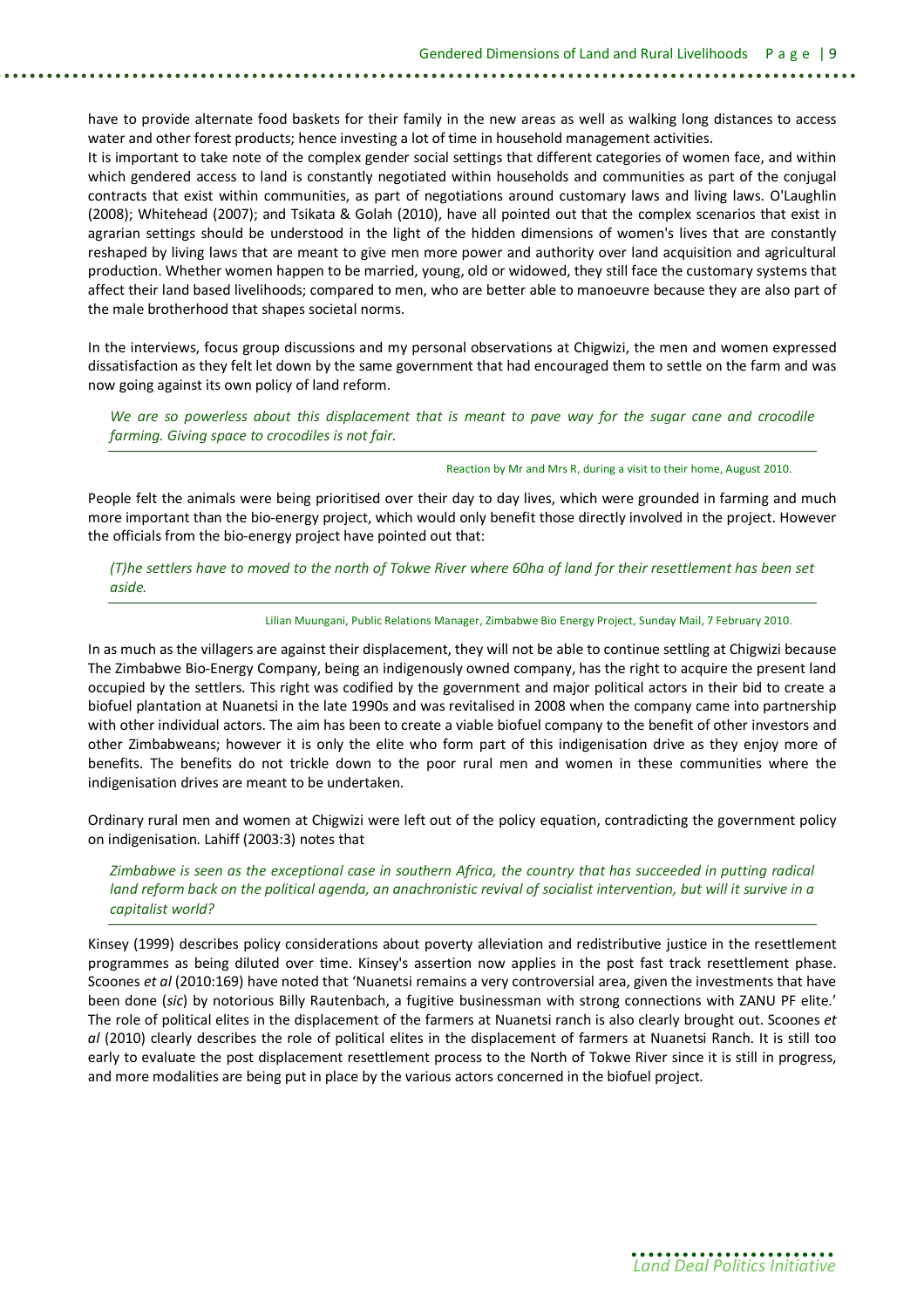## **6 Biofuel activities of the Zimbabwe Bio Energy Project at Nuanetsi**

The Nuanetsi Ranch is currently involved in the production of sugar cane, with irrigation mechanisms and refurbishment already under construction. There are also crocodiles, a large herd of beef cattle, and the construction of tourism chalets currently underway at the ranch. This is evidence of the agro and biofuel production, animal husbandry and tourism ventures that are meant to be part of the land use.

Corporate social responsibility leads to the undermining of people's livelihoods, particularly in cases where men and women feel attached to the land and face displacement. The Zimbabwe Bio-Energy Company has developed a people centred development plan, but it still has negative impacts on the everyday lives of the men and women farmers whose right to livelihood and land is jeopardised. The energy company is increasingly becoming more powerful and self-regulating; as such land appropriation will escalate to even higher levels. The development of the programme requires vast amounts of land; this actually affects the resettled families at Chigwizi as they will have to give up their land, because there have been no formal discussions with them. It has mainly been a top-down approach where the policy makers informed the public about what was going to happen. Zimbabwean society has not embraced the bottom-up policy process; policies still emanate from the 'black box', where only the elites have an idea of what is happening in the policy process. My analysis is based on the systems theory of the policy making process. The 'black box' is usually in the administrative centre of the state in which rural people will never have a chance to participate. This makes it difficult for them to negotiate their livelihood outcomes, as the policy making process is not consultative. Herbst (1993), points out that in Zimbabwe, although the state talks of decentralisation, the policy making process is centralised. Investment laws always favour those who have knowledge of the law, and in Zimbabwe, the law has not really been taken to the people when it comes to the issue of biofuel regulatory mechanisms. The World Bank Report (2010) on rising interest in farmland and biofuels has been criticised for lack of a clear analysis of gendered livelihoods and how bio-energy production impacts negatively on men and women who rely on land based livelihoods.

### **Box 4: Nuanetsi Ranch's land investment, biofuels and development in Mwenezi**

The vice-chairman of the Development Trust of Zimbabwe board, who is one of the shareholders in ZBE, Dr Liberty Mhlanga, said that the company would diversify into crocodile farming, cattle breeding and wildlife. As part of the package by ZBE, Dr Mhlanga said there were plans to create Africa's largest crocodile rearing project at Nuanetsi, which when at full throttle, would be home to over 600 000 crocodiles that would be processed mainly for the export market. 'Besides production of sugar cane, we also have an interest in crocodile rearing and the breeding ponds are being built at Nuanetsi. At the moment, we have between 60 000 to 70 000 crocodiles and we hope to increase the figure to over half a million. ZBE is also into beef rearing and wildlife farming and at the moment we have over 500 buffaloes for our wildlife programme,' said Dr Mhlanga. ZBE at the moment has in stock over 100 000 crocodiles in artificial breeding ponds out of which 1 000 of them are already ready for harvesting. The firm has also constructed an artificial river course, which is home to nearly 700 crocodile artificial breeders at the moment. As part of its long-term plans, ZBE has also expressed a keen interest in raising finance for the construction of Runde-Tende Dam. The company has undertaken to complete the construction of the stalled giant, Tokwe-Murkosi Dam which is to supply irrigation water for at least 100 000ha of cane to make sugar and bio-fuels.

#### Recorded from Political Leaders meeting, Masvingo, March 2010

Biofuel projects are seen as a positive development which warrants the removal of the families at Chigwizi. However, the men and women at Chigwizi feel that the developments must not lead to their displacement, but that rather the settlers and the company should share the land together. The tenure arrangement of land sharing between the government and the settlers is not an option as the Zimbabwe Bio-Energy Company's public relations spokespersons clearly point out, 'These families settled illegally on Nuanetsi in the hope that the ranch would be acquired for resettlement. However Nuanetsi is an indigenously owned property belonging to DTZ, which was owned by Joshua Nkomo until 2000, when he died.'8 This demonstrates that the policy of displacing the settlers could affect more farms in the near future as the government is redrawing its policy boundaries in terms of land acquisition and land use, as evidenced by the Chigwizi case. A new government policy has been initiated, which centres on the illegality of settlers at Nuanetsi Ranch and their removal in order to pave the way for biofuel production. The policy document has not been in the public eye, but it blames the settlers for illegally occupying the land. This compromises the land entitlement of the men and women as they have no formal title to land and will eventually be displaced to pave way for biofuels, deeply affecting their land based livelihoods.

<sup>8</sup> Ms Lilian Muungani, Zimbabwe Bio Energy Public Relations Manager (Chiremba 2010).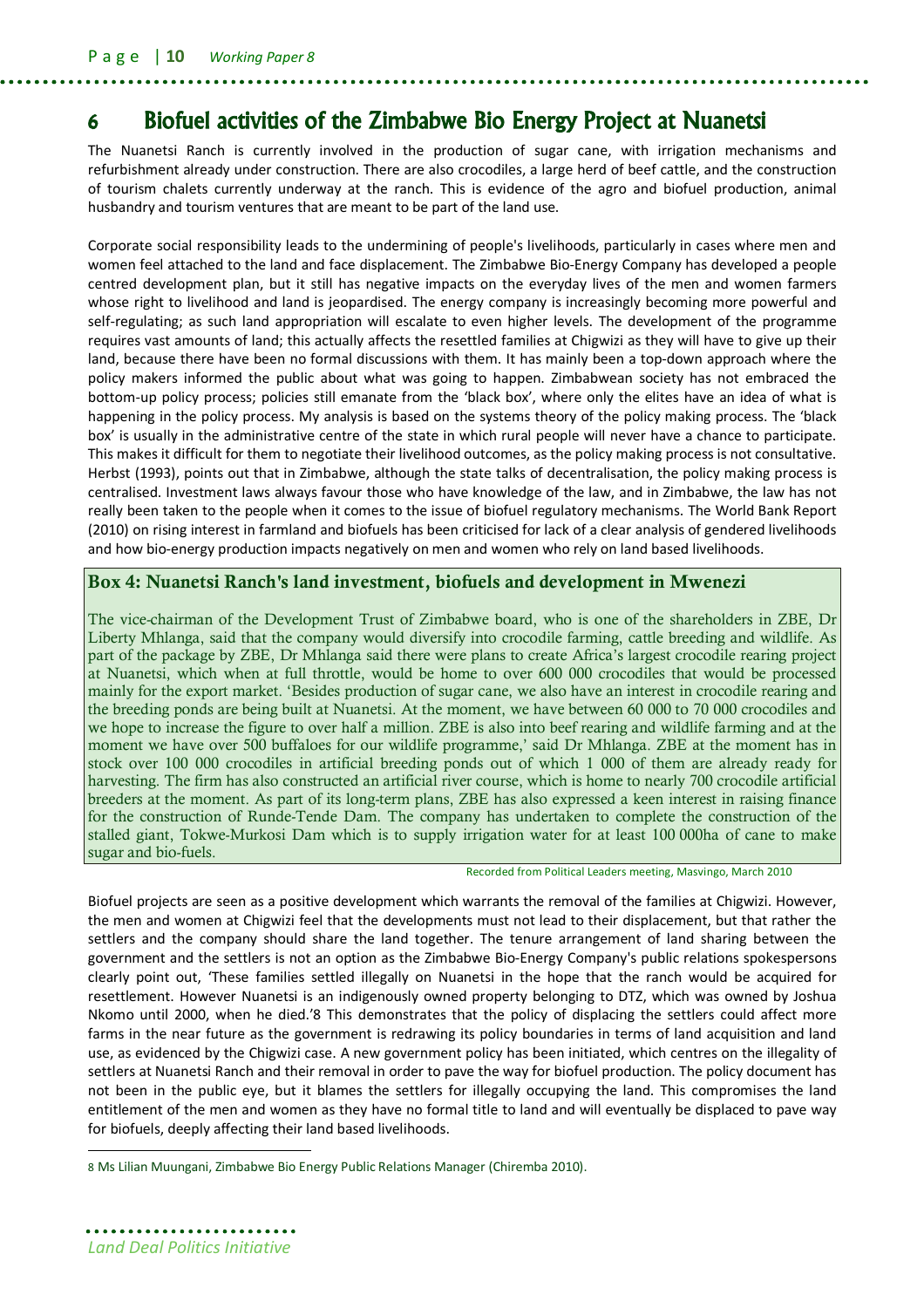**7 Gender and the politics of biofuel concession making** 

The concession making process with regards to biofuels is surrounded by political considerations that have an overall effect on the outcome of the actual treaties enforcing biofuel production in Zimbabwe. Concessions with various actors have been made in order to allow large companies, such as the Mwenezi Development Trust, to engage in biofuels production. The government has announced that the settlers have to be removed and resettled in other 'uncontested lands' in the area. This doctrine of eminent domain is itself contested, as it raises the classical controversies of the power that the state yields in terms of development over men, women and their livelihoods (Nhantumbo & Salamao 2010). I define development induced displacement as: the forcing of communities and individuals out of their land, homes and often their homelands, for the purposes of economic development9. It is important to note that the women and men at Nuanetsi Ranch pointed out that they were never consulted by the government or district officials about the land being acquired by the government. This leads to Anderson's (1999) assertion that, public policies are purposive courses of action that governments will undertake in dealing with a problem. It became visible to the people at Nuanetsi that the provincial land committee and the district land committee had agreed that the families were living on land that was not supposed to be used for human habitation, when this was pointed out by the district officials. The following focus group responses from Nuanetsi men and women in June–August 2010 demonstrate the villagers' reactions regarding consultation on their displacement and the treaty inception of their removal at Chigwizi village:

*We were never consulted that the land had been given to other white people in conjunction with the government. This has been the land of our ancestors and we should have been at least notified. We have just been given an ultimatum to move away from this farm.*

*It is painful for us because the government is the one that allowed us to settle here. Now a few years down the line we are being forcibly removed to pave way for development. What kind of development affects the indigenous owners of land?*

*'I am not happy because we as villagers were never invited to Masvingo, Mwenezi district council, or Harare to negotiate our fate. It has been a unilateral decision from above.'*

*'It is unfair because we have not been part of the concession making and so why should we move? Those who are coming should be taken to that land.'*

*'The gains of the third chimurenga (land reform) are being compromised again with these concessions. We now have to move because of the concession without our voices being considered.'*

Concession making has always been the domain of the political elites; rural men and women were never given a chance to be part of the process of negotiating the treaty outcomes. Concessions (*chibvumirano*) exist in most African communities, but in the case of Nuanetsi, the villagers were never exposed to the negotiations about their displacement. Negotiations were held between the high level political incumbents, demonstrating how difficult it is to separate concession making and politics in biofuel production. The state's multiple and contradictory interests are mainly within the ambit of economic and political aggrandisement, which will lead to financial gains, without taking into account the effects of the displacement on livelihoods of the men and women who are settled at the land. In 2008, President Robert Mugabe, held a rally in Mwenezi East and promised the settlers that they would not be removed from the land, but a year later the settlers saw massive construction and refurbishment in Nuanetsi, which were signs that the biofuel project was now officially underway, and they could possibly be affected.

Scoones *et al* (2010) have pointed out that the settlers at Nuanetsi are in constant conflict with authorities from the Zimbabwe Bio Energy Company, who at times are accused of driving their cattle into the settlers' fields, which destroy

 $\overline{a}$ 

Mrs M.

Mr K.

Mr X.

Mrs C.

Mr R.

<sup>9</sup> For further critical reflections on development induced displacement, such as the Mwenezi Development Trust, see Pablo Bose, *Development, Induced displacement and Participation* at www.ochr.org (accessed 25 September 2010).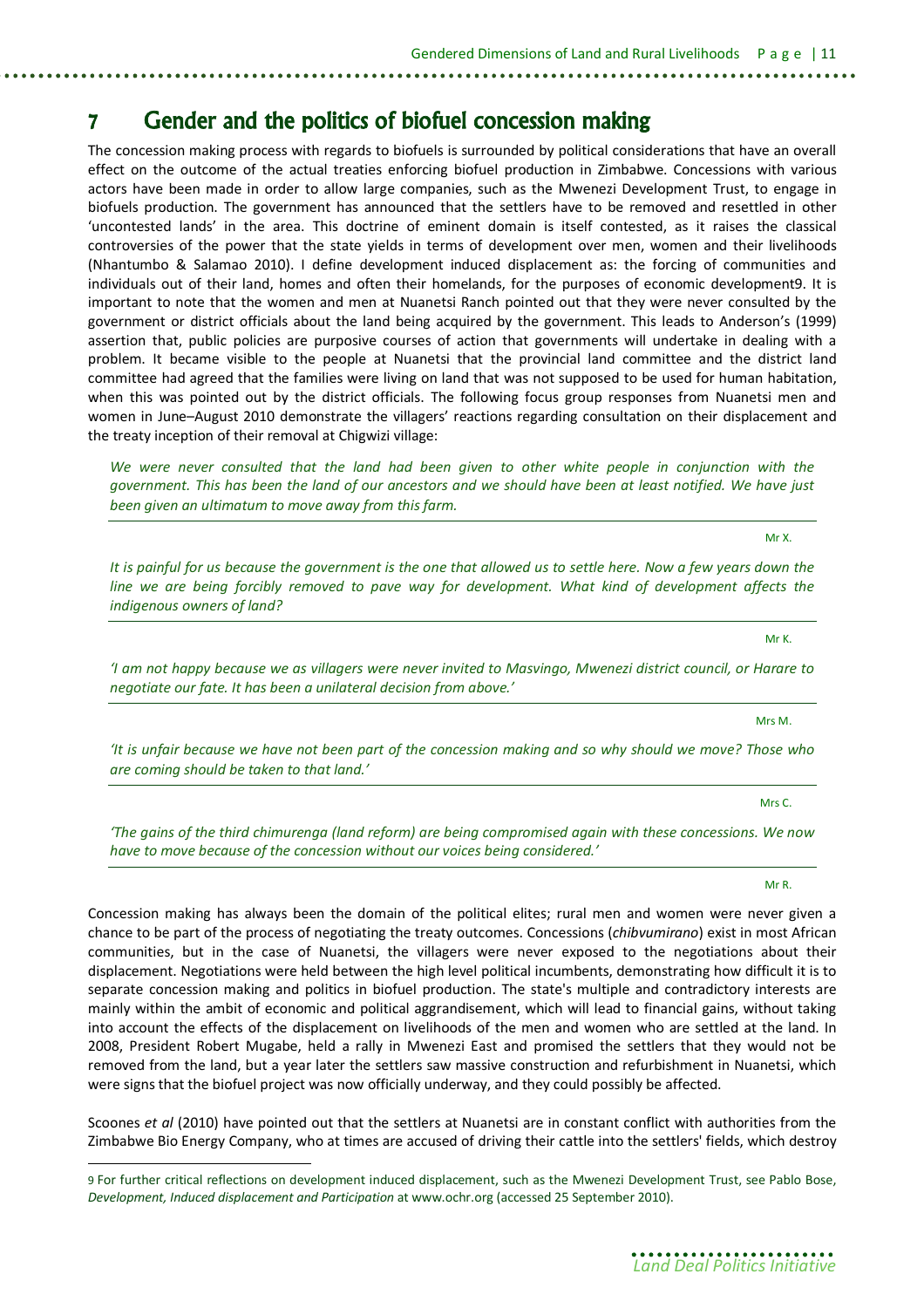their crops. The men and women interviewed also highlighted the fact that the government and the bio-energy company do not recognise the importance of their access to land and livelihoods; they are only concerned about their own development and not the self-development of the men and women who have been resident on the land since 2000. Nuanetsi is a politically contested area, where the politics of land and biofuel production is emerging as the primary consideration, rather than the residents' livelihoods. During the program and project design, gender analysis should be involved in the process of assessing the impact that a development activity may have on females and males. It is mainly women affected by developmental projects, as they are mostly confined to the private sphere, rather than men, who have other livelihood niches due to their greater capacity to engage within the public sphere.

The families have not even been promised any compensation for the homes they had already constructed:

*We have not been told of any monetary or any other form of compensation with regards to the developments we have done on our plots. Even for the movement out of Chigwizi here in Nuanetsi to the new land. There is not any communication about transportation; it seems it is our own problem, yet someone up there created it.*

Interview with Mrs M, Chigwizi Village, May 2010.

Such a desperate response serves as evidence that the community is aware that they will have to move to the new settlement area in the Tokwe Murkosi area, without any form of help, as the question of compensation has not been communicated to them. In cases of large scale agro-fuel investments, it is important for governments to develop gender-aware policies on biofuels so that imminent displacement does not raise emotions with regards to land, which is an emotive issue in Zimbabwe due to the political, historical and social trajectories which shaped its importance in society.

Land concessions are negotiated as a result of political processes, whether these are acknowledged or not. The outcomes are usually policies that affect the ordinary men and women who are not accorded the opportunity to negotiate for their livelihoods and wellbeing. The question of the bio productivity of the new farming area, to which the men and women farmers have been assigned, emerged as a critical factor that would affect the household food self-sufficiency, further driving the families into hunger and poverty.

*We are very sure that we have been moved to the driest soils that are difficult to farm and require lots of fertilisers that we cannot afford. Here we have not been using any fertiliser but cow dung only.*

Discussion with village head, August 2010.

Policy makers have a different view of the biofuel scheme at Nuanetsi ranch. The ZANU PF MP of Mwenezi East applauded the project as viable and improving the livelihoods of the villagers and a Zanu PF legislator said:

*The people of Mwenezi fully support the bio-energy project because already we are beginning to see some*  benefits like employment for the locals. This district has not been able to record any meaningful investment *since independence, so it is our hope that at last we might begin to appear on the Zimbabwean economic map,' said an apparently ecstatic Cde Bhasikiti. 'Indeed, I have every reason to be happy because, once it is fully operational, the bio-energy project has the potential to create a conurbation stretching from Masvingo city to Rutenga Growth Point, right in the Mwenezi hinterland and extending to engulf the Lowveld towns of Triangle and Chiredzi'. Once fully operational, the bio energy project would provide the missing impetus to Masvingo's economic engine which has been struggling to take-off the ground due to incessant choking by the inertiainduced forces that are attributed to lack of investment.*

I argue that the elites' facilitated concessions with various actors that can harm the men and women who do not have the negotiating power to dispute the outcomes of the concessions due to a lack of appreciation of their rights as citizens to participate in development10. Policy makers are concerned with the creation of bio economies that will respond to the needs of the global world. The men and women at Chigwizi are not interested in the new bio economy

<sup>10</sup> Article 2, Declaration on the Right to Development (1986): 'The human person is the central subject of development and should be the active participant and beneficiary of the right to development. It is the responsibility of states to ensure that national development programmes do not compromise the right to enjoy development of the citizens and their access to and use of natural resources.'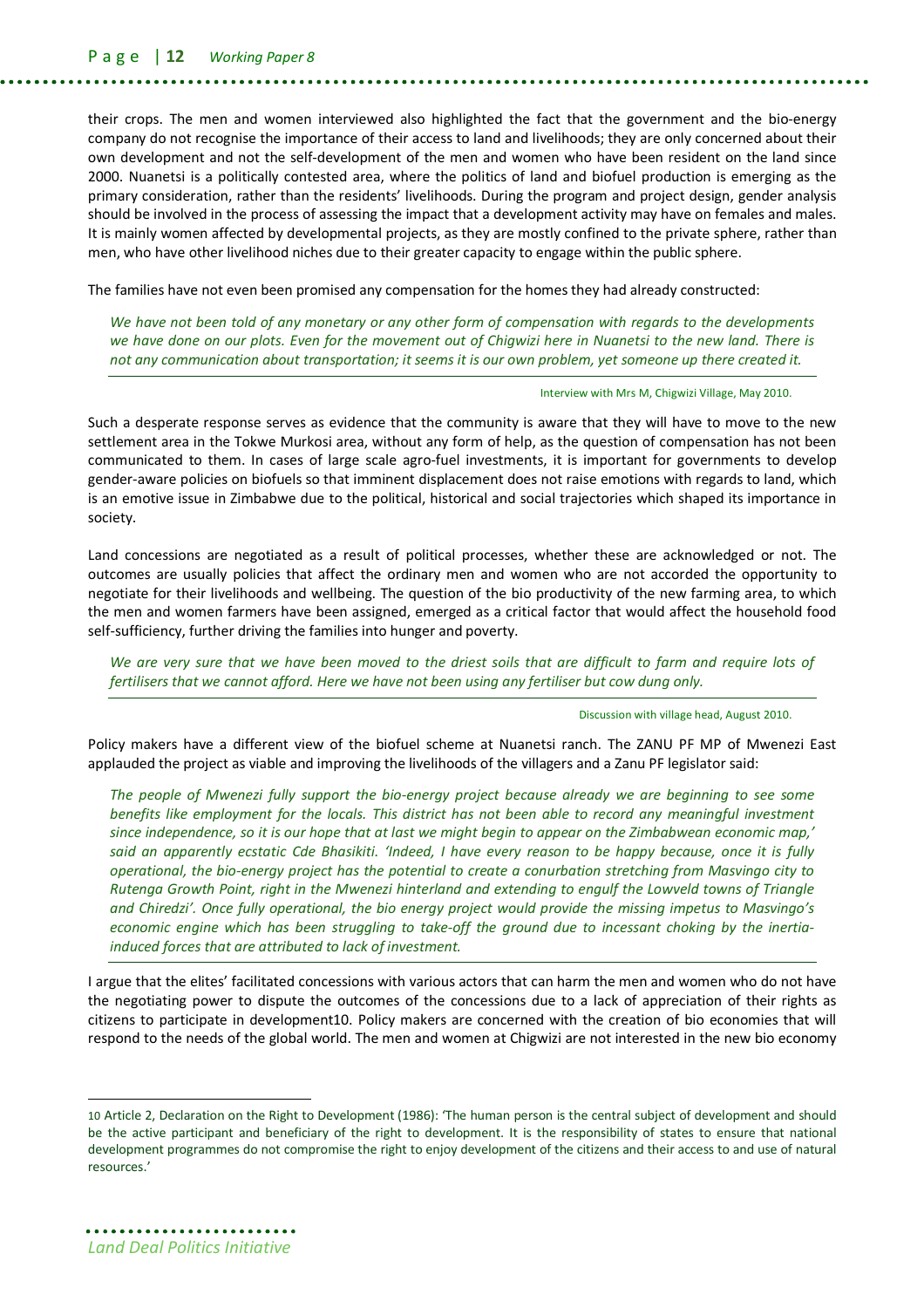façade as it compromises their right to land, their sense of belonging and affects their food security11 and food selfsufficiency needs12. Cousins (2008: 3), notes that 'control over land means not only control of productive resources, but also power over people'. In as much as the biofuel project will lead to infrastructural, tourism based development and the creation of jobs, these benefits will not trickle down to all the communities because such foreign based developments always lead to dual development. Matondi & Mutopo (2011) assert that, foreign direct investment in biofuel spaces has been seen as compromising and leading men and women, who rely on land based livelihoods, into further poverty as issues related to farmers' rights and tenure rights are negotiated by the elites, who do not take the plight of the poor seriously in the policy process.

It is not just about resources, but also about how access to, and control over resources leads to the further entrenchment of unjust displacements, and impacts negatively on the livelihoods of men and women, especially in the Zimbabwean case, where most rural men and women feel that the land reform programme brought about independent use of land and a new ownership paradigm. Peters (2004) points out that processes of change are uneven and often contradictory in character, and frequently lead to the reassertion of the elite's needs. What should be observed, is that alongside any change in society, there is often continuity when it comes to land use and administration arrangements that are determined by the quest for economic and political development, more often than not ignoring the social development of rural men and women's livelihoods.

Points of divergence between the affected men and women and the political actors reflect the power dynamics that often affect the poor in their fight for recognition in land related matters. Political elites view the bio-energy project as more viable than small-scale farming and carrying many comparative gains for the district; hence Matondi (2011) states that 'It seems that access to higher political authorities provides leverage to manoeuvring the political land mine with regard to Zimbabwean land'. A cost benefit analysis has not been effectively applied in order to ascertain how the affected community feels about the project. Concessions can be entered into and satisfy a few, to the detriment of the greater number of men and women whose livelihoods depend on land, a key resource for development, sustainability and life. Differences in views between the villagers and the policy makers mostly create animosity, which can fuel violent conflict, if not managed properly.

Land governance has been one of the major challenges of the fast track land reform programme in Zimbabwe. The programme gave birth to a new land governance regime in Zimbabwe that has spilled into the current biofuel frenzy. Parallel structures have emanated, which are meant to further guide the juridical and political governance of the land issue. There has been an emergence of provincial land committees which are meant to deal with all land matters at the provincial level and whose representatives come from the civil service; the governor; provincial district administrator; the chiefs of the areas concerned; a representative from the Ministry of Gender and Youth Affairs; an official from the criminal investigation office; and senior war veterans in that particular province. This same composition applies to the district land committee which has popularly become known as 'The Committee of Seven'. The task of these committees is to manage land relations within their jurisdictions and solve any land related disputes that involve settlers and other entities. Village heads have also emerged as a central point for land management and dispute resolution at the new farms. A gender analysis of the institutional governance reveals that land is a resource controlled by men, as evidenced by the institutional arrangements. This leads to complex social arrangements that affect most women in their quest to have secure land rights and livelihoods, as social engineering in land matters is heavily calculated and regulated by men.

At Chigwizi, the village head proved that he had not been given much authority in the issue concerning their eviction from their village:

*I started hearing of it from other villagers, who said they got the information on the radio and later I was told that it was a possibility that we could be moved by the councillor. It is now clear after they had a meeting in Masvingo that we are going to leave this land and be settled elsewhere, but I have informed the villagers to fight for the land.*

Interview with village head of Chigwizi, Mr K, June, 2010.

<sup>11</sup> Eide (2008:9) defines food security as the situation that exists when all people, at all times have physical, social and economic access to sufficient, safe and nutritious food that meets their dietary needs and food preferences for an active healthy life. 12 Here defined as the ability of a household to fulfil its food production needs based on its own ability to use the land and produce food without mishaps.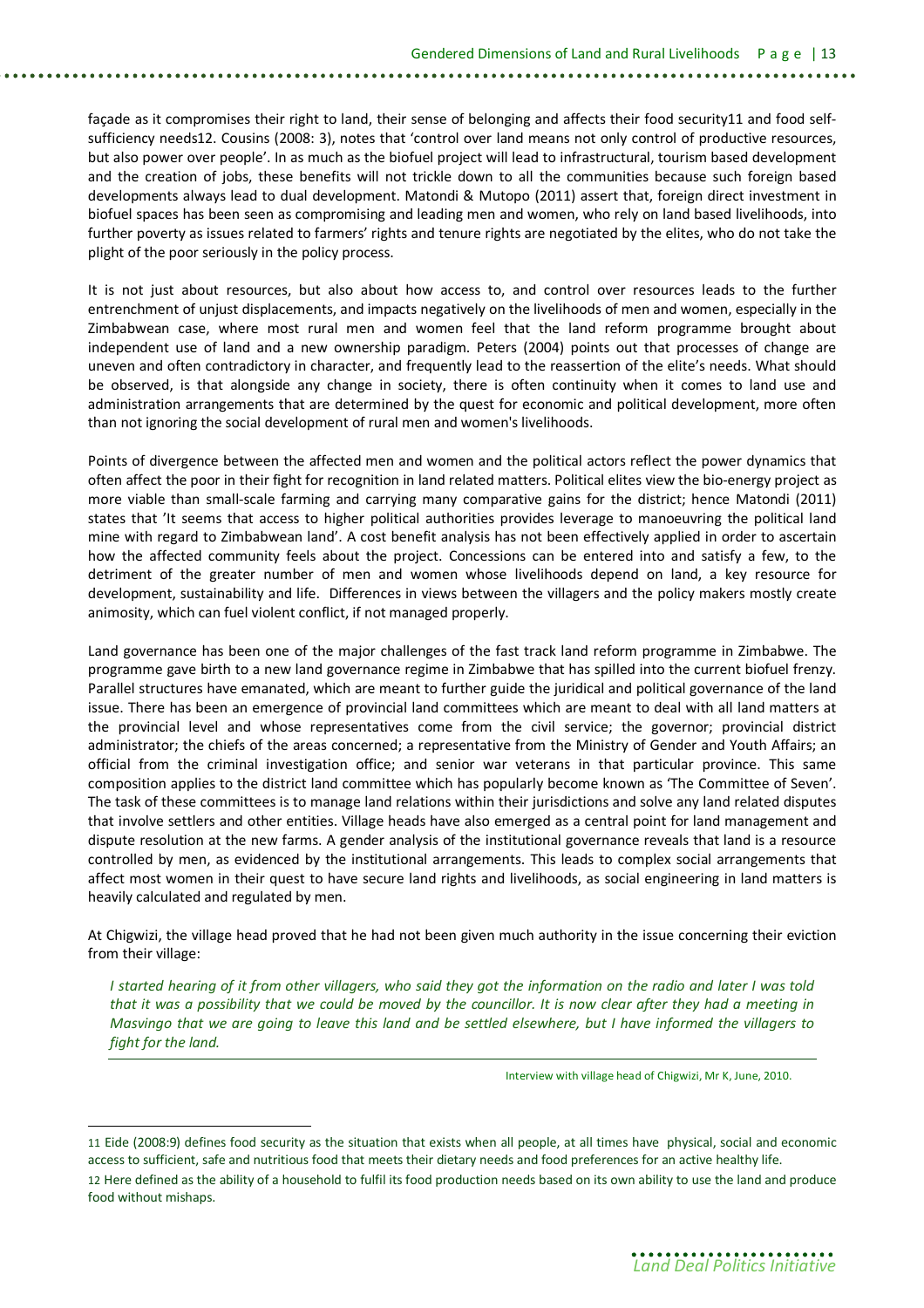This reveals that the village head was not informed of the prior meetings and lacked knowledge on the displacement process. Wider historical trajectories of land, settlement, mobility and livelihoods form the basis of the new biofuel revolution in Zimbabwe. Land politics are always rooted in Machiavellian discourse in Zimbabwe; the powerful and strong wield the authority that leads to the final outcome. In as much as the institutions exist to manage land relations, they are dominated by the powerful elites, who always emerge as victors.

Thus, finding a political answer to these demands requires a deep understanding of the complex web of rights, claims, actors and institutions. These competing demands serve as evidence of how rural livelihoods can be undermined and negatively affected, as reflected by the men and women from Chigwizi, by what has been termed (Evers *et al* 2005) as 'competing jurisdictions.' Ntsebeza (2005) reinforces this argument in the South African context, where he points out that traditional leadership has always been contested, and has been, throughout its history, since the advent of colonialism dependent on the support of the state. It should be noted that the concept of the state in post-colonial Africa is constantly changing. Within the domain of land outsourcing and biofuel production, there has been much political, economic and social re-engineering of the concept of the state, particularly in Zimbabwe; this evokes new meanings and roles in the livelihoods of men and women at Chigwizi. The different actors, institutions and individuals all have different ways of dealing with the displacement of the men and women at Chigwizi, and this emanates from the different power bases they wield in land management. Even the Mwenezi district land committee has played a notable role in the displacement of the men and women.

*We decided to move the families away from Nuanetsi because a commission of enquiry recommended that all the families who have settled at Chigwizi since 2000, and who are more than 2000 families within the whole ranch, be resettled elsewhere. We will start with the 232 families at Chigwizi. The land has already been identified where the families will be resettled.*

Mr Z, Mwenezi District Lands Committee, February 2010.

This demonstrates how the different actors (institutional, formal, informal, individual, collective and national) adjudicated the displacement of the farmers at Chigwizi. Tensions exist between the government and the rural people from the Chigwizi village, where the people are still adamant not to move despite the directive from the government, due to land management and displacement.

### **8 Conclusion**

The Zimbabwe Bio-Energy project, has led to a complexity of feelings amongst the men and women at Chigwizi. This reflects how public policies are whatever governments choose to do, or not to do. Questions of people's livelihoods, and their rights to economic, social and political issues are totally subjugated in favour of what is termed as 'development for the people and the state'.

Tenure security has not been dealt with sufficiently in the land reform discourse of Zimbabwe, in the light of the biofuel developments threatening the women and men's source of land based livelihoods, which affects them as they can be pushed out of the land willy-nilly. The majority of men and women in rural Zimbabwe depend on agriculture as a source of livelihood; loss of land negatively affects the livelihood of both actors. An analysis of the control and activity profiles in households reveal that women's land based livelihoods are affected more because they face structural discrimination in land access in most Zimbabwean communities. Livelihoods are about maintaining dignity and the right to sustainable development of individuals and communities. The men and women at Chigwizi, as evidenced by their perceptions, demonstrate that they feel that questions of identity, class, ethnicity and belonging, as Zimbabweans with rights to land, are being compromised by the politics of displacement and the need for multinational development by the government, whose policy model on land and agriculture is difficult to explain as it is characterised by elements of political and economic considerations that are not clear.

The political elites have been clearly seen as dominating the policy arena, where decisions about resource use are negotiated in the 'black box', where the rural men and women have no input in the policy process. Sustainable livelihoods can only be achieved if the farmers' rights are respected and displacement is negotiated with a prolivelihood approach that is not a zero sum game, as evidenced by the Chigwizi case. Both men and women face notable effects of displacement but women are more vulnerable, especially the old and widowed, and they face the recent displacement developments differently. This is due to the customary norms and state led judicial notions that affect their access to, and use of land in terrain where competing jurisdictions exist in the allocation and management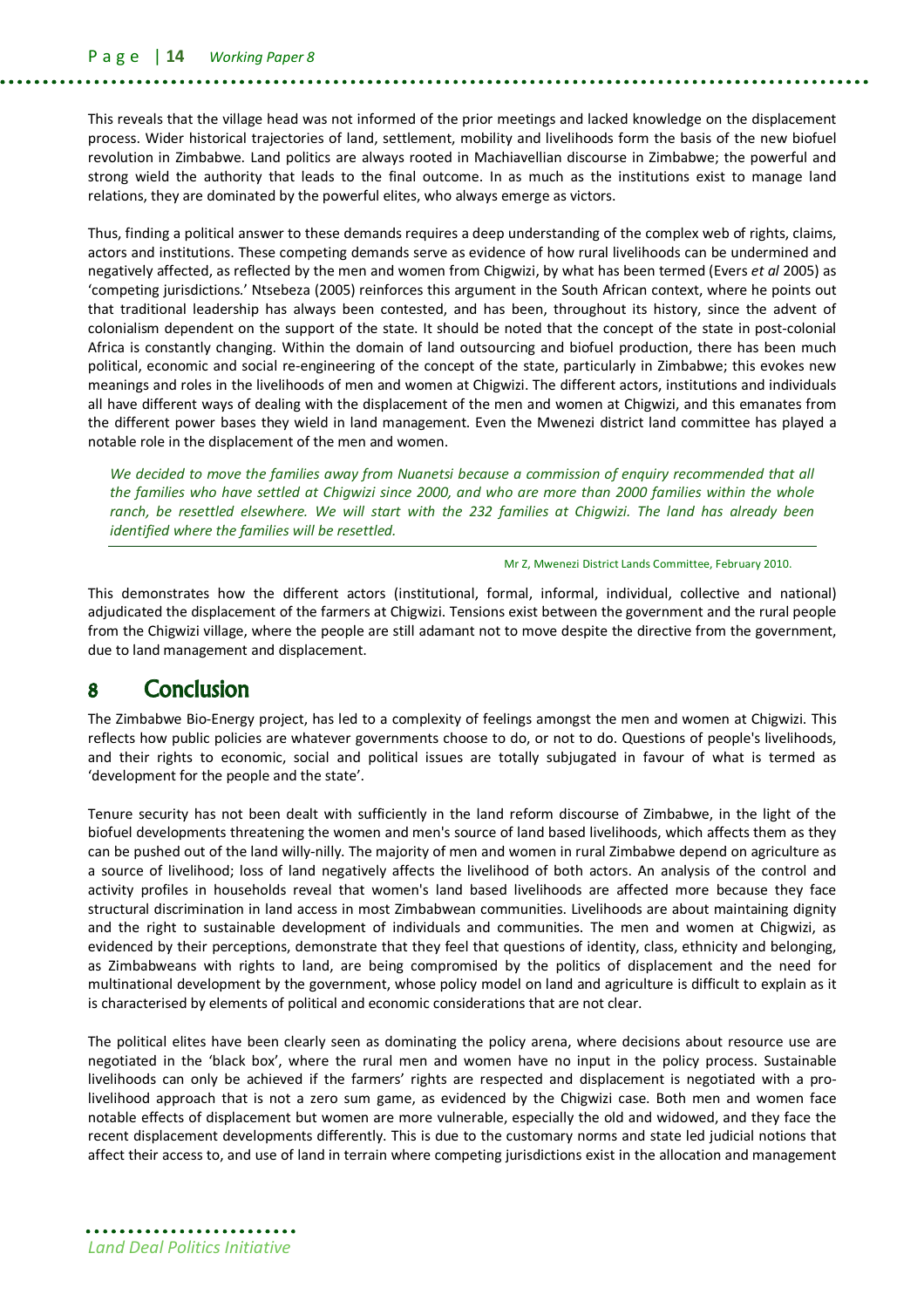of land in Mwenezi district. The fact that women are able to create other livelihood portfolios must not be seen as applying to all women and men; the widowed and old cannot straddle livelihoods involving farming and other activities due to lack of financial resources and aging. The young and middle aged women can combine farming and non-farming livelihoods, due to their capacity to enter the public sphere just like men, with the aim of livelihood diversification. They might be affected by the displacement less severely, but still face the same threats with regards to customary regulation of livelihoods. Biofuel as an alternative livelihood option in Zimbabwe needs rethinking on land administration; land institutions; tenure rights; and gender policies — which ought to be transformative and appreciati of men and women's livelihoods in a rural context.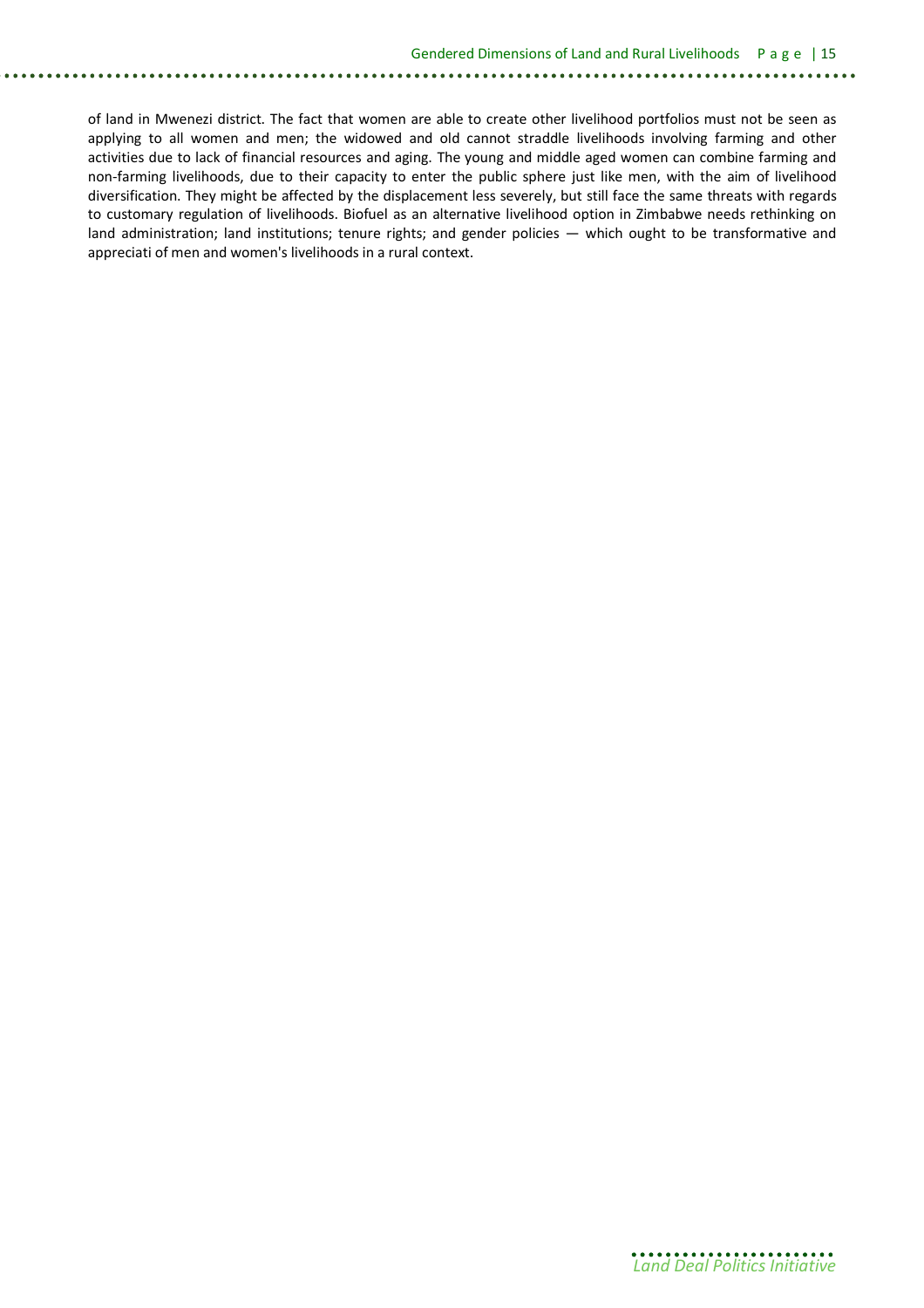### **References**

- **1.** Anderson JE (1999) *Public Policy Making: An Introduction.* Houghton Mifflin: Texas.
- **2.** Borras SM, Jr Mcmichael P and Scoones I (2010) 'The politics of bio fuels: land and agrarian change', Editors' introduction in *Journal for Peasant Studies,* Vol 37(4):575–589.
- **3.** Chiremba T (2010) 'Families face eviction from Nuanetsi', *Sunday Mail*, 7 February 2010.
- **4.** Cousins B (2008) 'Contextualising the controversies: Dilemmas of communal tenure reform in post-apartheid South Africa', In A Classens and B Cousins (*eds*), *Land, Power and Custom*: *Controversies generated by the South Africa's Communal Land Rights Act*. UCT Press: Cape Town.
- **5.** Cotula L, Vermuelen S, Leornard R and Keeley J (2009) *Land grab or development opportunity? Agricultural investment and international land deals in Africa*. International Institute for Environment and Development: Edniburgh and Food and Agriculture Organisation: Rome.
- **6.** Daley E (2010) 'Gender and Commercial Pressures on Land', *ASAUK Conference*, 16–19 September 2010. University of Oxford: London.
- **7.** Dye T (2010) *Understanding Public Policy*. Longman/Prentice Hall: New Jersey.
- **8.** Easton D (1953) *The political system: An enquiry into the state of political science*. Knofp and Prentice Hall Academic Publishers: New York.
- **9.** Economic Commission on Africa Report (2004) *Land Tenure Systems and their Impacts on Food Security and Sustainable Development in Africa*. African Union Press, Addis Ababa.
- **10.** Eide A (2008) *The right to food and the impact of liquid bio fuels (agro fuels).* Food and Agricultural Organisation of the United Nations: Rome.
- **11.** Ernst and Young Ltd (2008) *World Biotechnology Report*. Ernest and Young: Washington DC.
- **12.** Evers S, Spierenburg M and Wels H (2005) *Competing jurisdictions: Settling land claims in Africa*. Brill Academic Publishers: Leiden.
- **13.** Hammar A, Raftopolous B and Alexander J (2003) *Zimbabwe's unfinished business: Rethinking Land, State and Nation in the context of Crisis.* Weaver Press: London/Harare.
- **14.** Izumi K (1999) 'Liberalisation, gender and the land question in Sub Saharan Africa', *Journal for Gender and Development*, 7:3. Francis and Taylor: London.
- **15.** Kinsey BH (1999) 'Land reform growth and equity emerging evidence from Zimbabwe's resettlement programme', *Journal of Southern African Studies,* 25(2). Routledge.
- **16.** Lahiff E (2003) *The politics of land reform in southern Africa*. Programme for Land Agrarian Studies, University of Western Cape: Cape Town and The Institute of Development Studies: Sussex.
- **17.** Magaya vs Magaya (1999) *Zimbabwe Law Reports*. Legal Resources Foundation: Harare.
- **18.** Makura-Paradza GG (2010) 'Single Women, Land and Livelihood Vulnerability in a Communal Area in Zimbabwe', *PhD thesis*. Wageningen Academic Publishers: Netherlands.
- **19.** Marongwe N (2008) 'Beneficiary selection in Zimbabwe's Land Reform Programme in Goromonzi District', *Dphil thesis*. PLAAS: Cape Town
- **20.** Matondi PB and Mutopo P (2011) 'Attracting Foreign Direct Investment in Africa in the context of land outsourcing for bio fuels, and food security', in PB Matondi, K Havnevik and A Beyene (*eds*), *Bio fuels, land outsourcing and food security in Africa*. Zed books: London.
- **21.** Matondi PB, Havnevik S and Beyene A (*eds*) (2011) *Biofuels, Land Grabbing and Food Security in Africa*. Zed Academic Publishers: London.
- **22.** Matondi PB (2010) 'Agro-investments in Zimbabwe at a Time of Redistributive Land Reforms', *in* PB Matondi, K Havnevik and A Beyene (*eds*), *Bio fuels, Land Grabbing and Food Security in Africa*. Zed books: London.
- **23.** Moyo S and Peros Y (2005) *Reclaiming the land: The resurgence of rural movements in Africa, Asia and Latin America*. Zed books: London.
- **24.** Moser C and Moser A (2005) 'Gender mainstreaming since Beijing: A review of success and limitations in international institutions', *Gender and Development*, 13(2):11–22.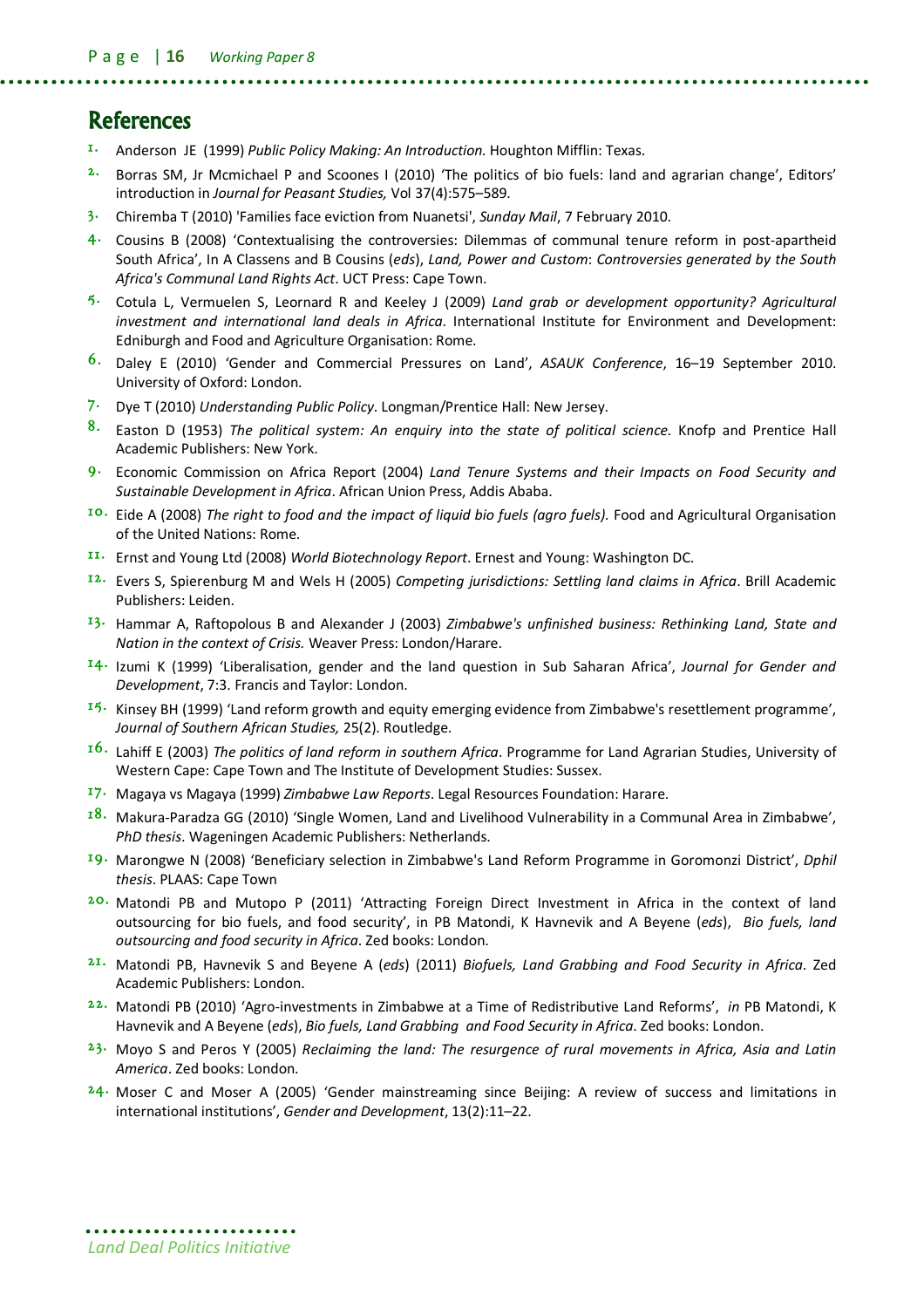### **25.** Mutopo P (2012) 'The Granary is Never Empty: Female Agency, Land Access and Livelihood Security in the Face of Non Permanet Mobility after Fast Track Land Reform in Zimbabwe', *Published PhD thesis*. Cologne African Studies Centre: Cologne.

- **26.** Mwenezi Rural District Council (2009) 'Population files of settlers at Chigwizi village'. Files accessed at the district Council on 17 May 2010.
- **27.** Mwenezi Land Reform District Files, (2010). ,Mwenezi Rural District Council Archives. Accessed 10 February 2010. ANemarundwe N (2003) 'Negotiating Resource Access: Institutional arrangements for woodlands and water resources in southern Zimbabwe', *Doctoral thesis*. Swedish University of Agricultural Sciences: Uppsala.
- **28.** Nhantumbo E and Salamao A (2010) *Biofuels, land access and rural livelihoods in Mozambique*. International Institute for Environment and Development: Edniburgh.
- **29.** Ntsebeza L (2005) 'Democracy Compromised: Chiefs and the politics of land in South Africa', *Afrika-Studiecentrum Series.* Brill: Leiden
- **30.** O'Laughlin B (2008) 'A bigger piece of a very small pie: Intra household resource allocation and poverty reduction in Africa, in gender, myths and feminist fables', in A Cornwall, E Harrisson and A Whitehead (*eds*), *The Struggle for Interpretive Power in Gender and Development.* Blackwell Publishing: London and Amsterdam.
- **31.** Palmer R (2010) 'Would Cecil Rhodes have signed a Code of Conduct? Reflections on global land grabbing and land rights in Africa, past and present', *African Studies Association, Biennial Conference*, 16–19 September 2010. Oxford.
- **32.** Peters P (2004) 'Inequality and social conflict over land in Africa', *Journal of Agrarian Change*, 4(3):269–314. Blackwell Publishing Limited: United Kingdom
- **33.** Razavi S (2009) 'Engendering the political economy of agrarian change', *The Journal of Peasant Studies*, 36(1):197–226. Taylor and Francis: USA/UK.
- **34.** Mwenezi Rural District Council (2009) 'Files on Rainfall Patterns, 2009,' Rutenga Meteorological office files, accessed April 2009.
- **35.** Sadomba WZ (2008) 'War veterans in Zimbabwe's land occupations: Complexities of a liberation movement in an African post-colonial settler society', *PhD thesis*. University of Wageningen, Academic Publishers: Netherlands.
- **36.** Scoones I, Murimbarimba F, Mahenehene J, Mavedzenge (1996) *Hazards and Opportunities: Farming livelihoods in dry land Africa, lessons from Zimbabwe*. Zed books: London.
- **37.** Scoones I, Marongwe N, Mavedzenge B, Mahenehene J, Murimbarimba F, and Sukhume C (2010) *Zimbabwe 's land reform: Myths and realities*. James Currey Publishers: London.
- **38.** Sulle E and Nelson F (2009) *Bio fuels, land access and rural livelihoods in Tanzania*. International Institute for Environment and Development: Edinburgh/London
- **39.** Tsanga A (1999) 'Magaya decision: Much ado about something', *Legal Forum,* 11:94–101. Harare.
- **40.** Thomas-Slayter B (1993) *Tools for gender analysis: Guide to field methods for bringing gender into sustainable resource management*. Clark University: Iowa.
- **41.** Tsikata D and Golah P (2010) *Land tenure, gender and globalization: Research and analysis from, Africa, Asia and Latin America*. International Development and Research Centre: Ottawa.
- **42.** United Nations Office of the High Commission on Human Rights (1986) *Declaration on the Right to Development*. UNHCHR: Geneva, accessed on 20 September 2010 at: http://www2.ohchr.org/english/law/rtd.htm
- **43.** Von Maltitz GP, and Brent A (2008) *Assessing the biofuel options for Southern Africa*. CSIR, Natural resource and Environment: Pretoria.
- **44.** Whitehead A (2007) 'The gendered impacts of liberalization policies on African agricultural economies and rural livelihoods'. *UNRSID Report*. Geneva
- **45.** World Bank Report (2010) *Rising global interest in farmland: Can it yield sustainable and equitable benefits?* World Bank: Washington, USA.
- **46.** Zoomers A (2010) 'Globalisation and the foreignisation of space: Seven processes driving the current land grab', *Journal of Peasant Studies* 37(2):429–445. Taylor and Francis: US/UK.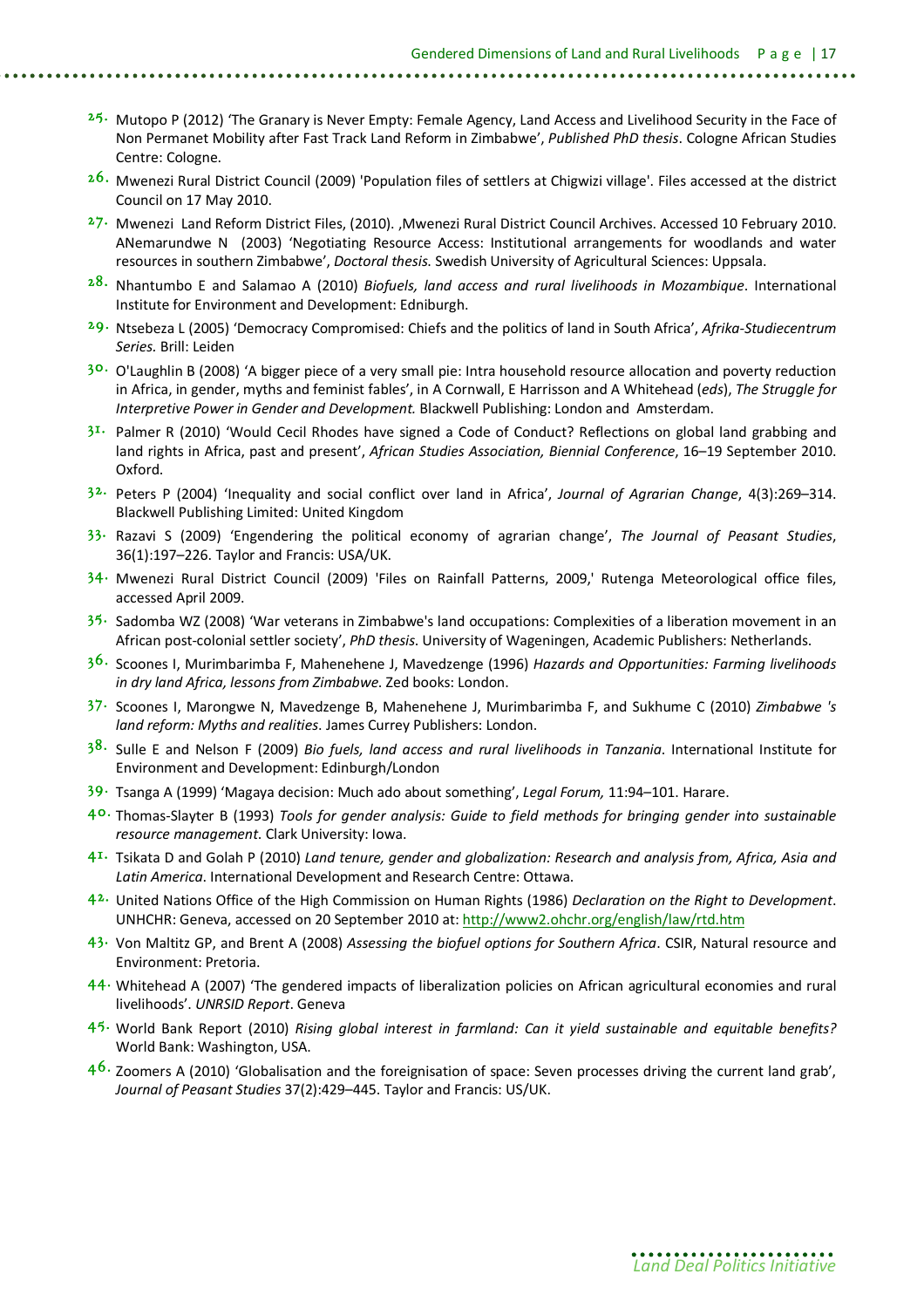### **LDPI Convenors**

**Saturnino M Borras Jr** is Associate Professor of Rural Development Studies at the International Institute of Social Studies (ISS), The Hague. He helps coordinate the work of the Initiatives in Critical Agrarian Studies (ICAS) hosted by the Resources, Livelihoods and Environment (RELIVE) Research Cluster at ISS. He was the Canada Research Chair in International Development Studies at Saint Mary's University in Halifax, Nova Scotia in 2007–2010 and an Adjunct Professor in the College of Humanities and Development Studies (COHD) of the China Agricultural University in Beijing. As a Fellow of the Transnational Institute (TNI) in Amsterdam, he is actively involved in its 'Agrarian Justice' Program. He is also a Fellow of Food First/Institute for Food and Development Policy in Oakland, California. Publications include: *Pro-Poor Land Reform: A Critique* (2007) and *Transnational Agrarian Movements Confronting Globalization* (2008, co-edited with M. Edelman and C. Kay). He has ongoing research projects on global land grabbing, biofuels and the politics of transnational agrarian movements. Email: borras@iss.nl

**Ruth Hall** is an Associate Professor at the Institute for Poverty, Land and Agrarian Studies (PLAAS) at the University of the Western Cape in South Africa. Her research interests include land and agrarian reforms, rural labour markets and farm worker rights, agricultural commodity chains, and the politics of rural development. She holds a DPhil in Politics from the University of Oxford. Publications include an edited volume entitled *Another Countryside? Policy Options for Land and Agrarian Reform in South Africa*; with Lungisile Ntsebeza, *eds*.; T*he Land Question in South Africa: The Challenge of Transformation and Redistribution*; and with Cherryl Walker, Anna Bohlin and Thembela Kepe, *eds*., *Land, Memory, Reconstruction, and Justice: Perspectives on Land Claims in South Africa*. She is Book Reviews Section Co-Editor of the *Journal of Peasant Studies*. Email: rhall@plaas.org.za

**Ian Scoones** is a Professorial Fellow at the Institute of Development Studies (IDS), University of Sussex, UK. He has a background in agricultural ecology and his interdisciplinary research links the natural and social sciences and focuses on the relationships between science and technology, local knowledge and livelihoods and the politics of policy processes. He has worked on issues such as pastoralism and rangeland management, soil and water conservation, biodiversity and environmental change, land and agrarian reform, dry land agricultural systems, crop biotechnology and animal health science policy, mostly in Africa. He is currently co-director of the ESRC Social, Technological and Environmental Pathways to Sustainability (STEPS) Centre at Sussex and Joint Convenor of the Future Agricultures Consortium. Key publications include: *Science, Agriculture and the Politics of Policy: The Case of Biotechnology in India* (Orient Longman, 2006) and *Land Reform in Zimbabwe: Myths and Realities* (James Currey, 2010). He is a member of the Editorial Collective of the *Journal of Peasant Studies*. Email: I.Scoones@ids.ac.uk

**Ben White** is Professor of Rural Sociology at the International Institute of Social Studies (ISS) and Professor of Social Sciences at the University of Amsterdam in the Netherlands. He is part of the Resources, Environment and Livelihoods (RELIVE) Research Cluster at ISS. He has carried out research on the themes of agrarian change, social differentiation of the peasantry, contract farming, rural labour, land policies, among others, mainly in Indonesia. He has published extensively on these themes. For seventeen years, he was co-editor of *Development and Change*, until mid-2009. Email: white@iss.nl

**Wendy Wolford** is the Polson Professor of Development Sociology at Cornell University. Her research interests include the political economy of development, social movements, land distribution and agrarian societies. Key publications include *To Inherit the Earth: The Landless Movement and the Struggle for a New Brazil* (co-authored with Angus Wright, Food First Books, 2003) and *This Land is Ours Now: Social Mobilization and the Meaning(s) of Land in Brazil* (2010, Duke University Press). She is a member of the Editorial Collective of the *Journal of Peasant Studies*. Email: www43@cornell.edu